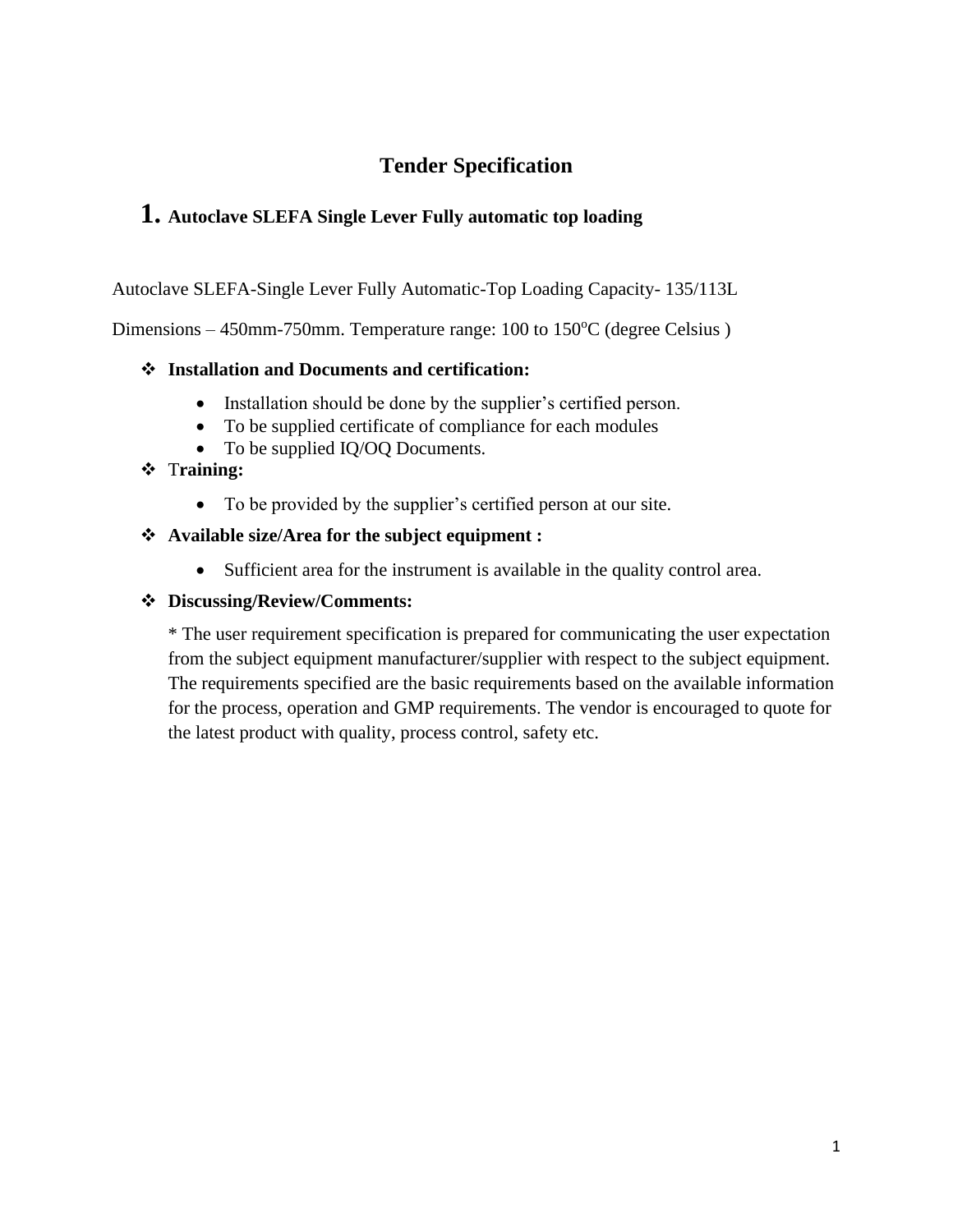### **TENDER SPECIFICATION**

### **2. Automatic Potentiometric Titrator**

01. **Purpose :** To analyze product purity, %/ppm content of various ingredients in samples like Pharma finished products, API, Bulk Drug etc. by using Automatic Potentiometric Titrator as per monograph.

#### 02. **Specific Requirement:**

- 1 It should be advanced microprocessor based standalone system with easy interchangeable imported burette assembly with Auto Burette Recognition via advance sensor technology. & imported Teflon coated valve.
- 2 Alphanumeric entries of Sample Name, Titrant Name, Identification No. & Date for report printout to comply GLP norms.
- 3 It should have minimum 50 Method storage capacity with two tier Password Protection & 10 ready methods for routine titrations.
- 4 System should have an optional provision to perform KF titration by simply changing Burette assembly with auto recognition.
- 5 It should have provision to connect electrode with BNC connector & also should have connectivity for Differential Electrode i.e. Indicator & reference electrodes separately
- **6** It should have Serial port for balance and PC and parallel port for printer.
- **7** System should give following report formats;
	- a. Complete Parameters with Result reading.
	- b. Data table.
	- c. Graphs 1. mV /  $\mu$ l 2. 1<sup>st</sup> derivative graph
		- 3. IInd Derivative graph  $4. \mu L/T$ ime.
	- d. Program Parameters for 50 programs (includes 10 default programs for routine titrations)
	- e. Condensed result print out includes time, Sample ID.
	- f. Statistical Data for 10 repeat runs with S.D, R.S.D & C.V.
	- g. Auto Evaluation for multi EP samples.
- 8. System should have compatibility for Imported as well as Indian electrodes.

The Auto-Titrator should have following Technical Specifications;

- 1. mV Range should be minimum  $\pm 3200$ mV with accuracy of  $\pm 0.1$ mV [ $\pm 0.0016$  pH]
- 2. Burette resolution should be minimum 1/10000 for 10ml burette.
- 3. End point detection up to 9.

4. System should be able to perform Acid-Base, Non-Aqueous, Redox, Complexometric, Precipitation Titrations by using respective electrodes.

#### 03. **Installation and Documents and certification:**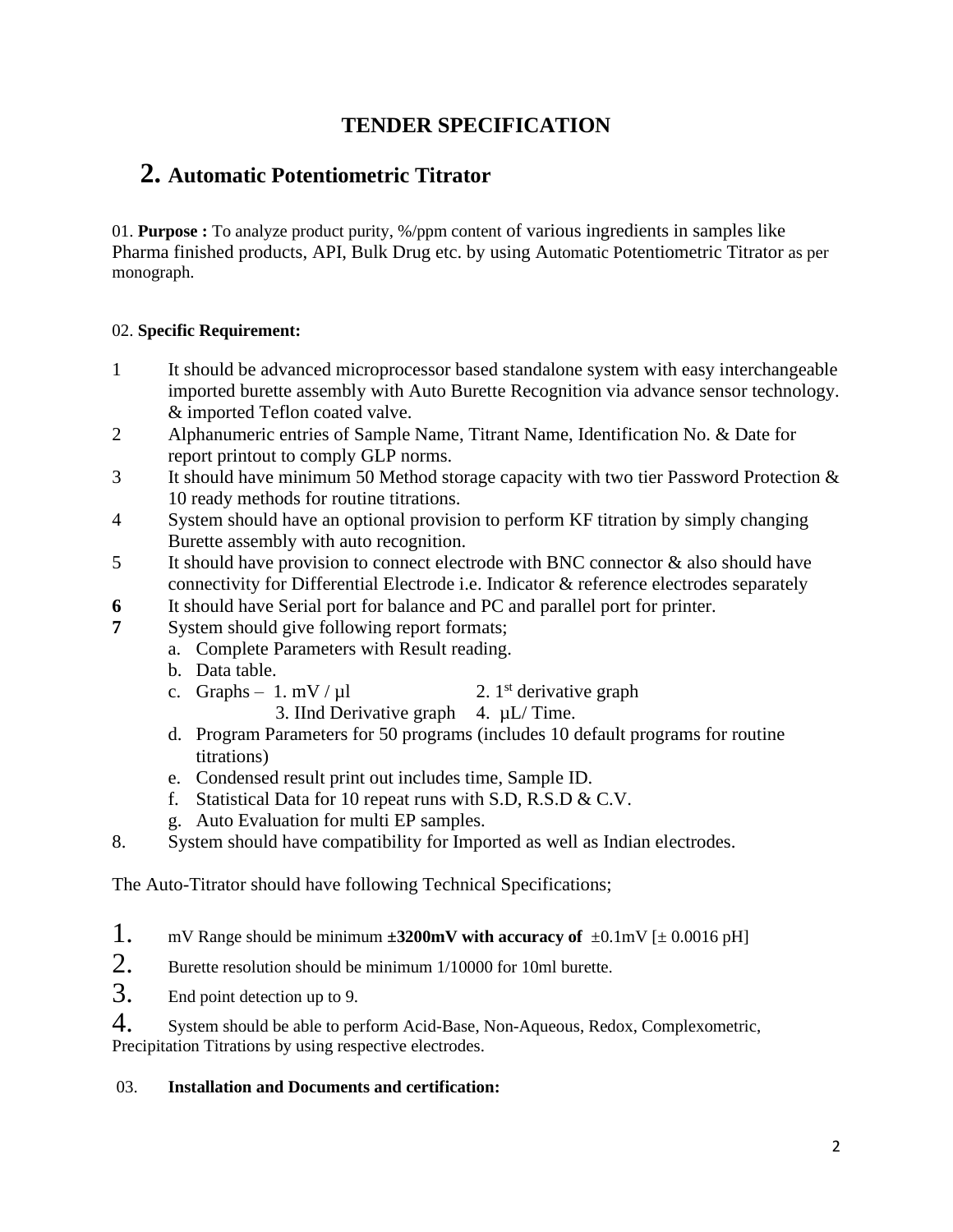\* Installation should be done by the supplier's certified person.

- \* To be supplied certificate of compliance for each modules
- \* To be supplied IQ/OQ Documents.

#### 04. T**raining:**

\* To be provided by the supplier's certified person at our site.

#### 05. **Available size/Area for the subject equipment :**

\* Sufficient area for the instrument is available in the quality control area.

#### 06. **Discussing/Review/Comments:**

\* The user requirement specification is prepared for communicating the user expectation from the subject equipment manufacturer/supplier with respect to the subject equipment. The requirements specified are the basic requirements based on the available information for the process, operation and GMP requirements. The vendor is encouraged to quote for the latest product with quality, process control, safety etc. Final techno-commercial offers/quotation and /or any kind of queries should be directed to the following.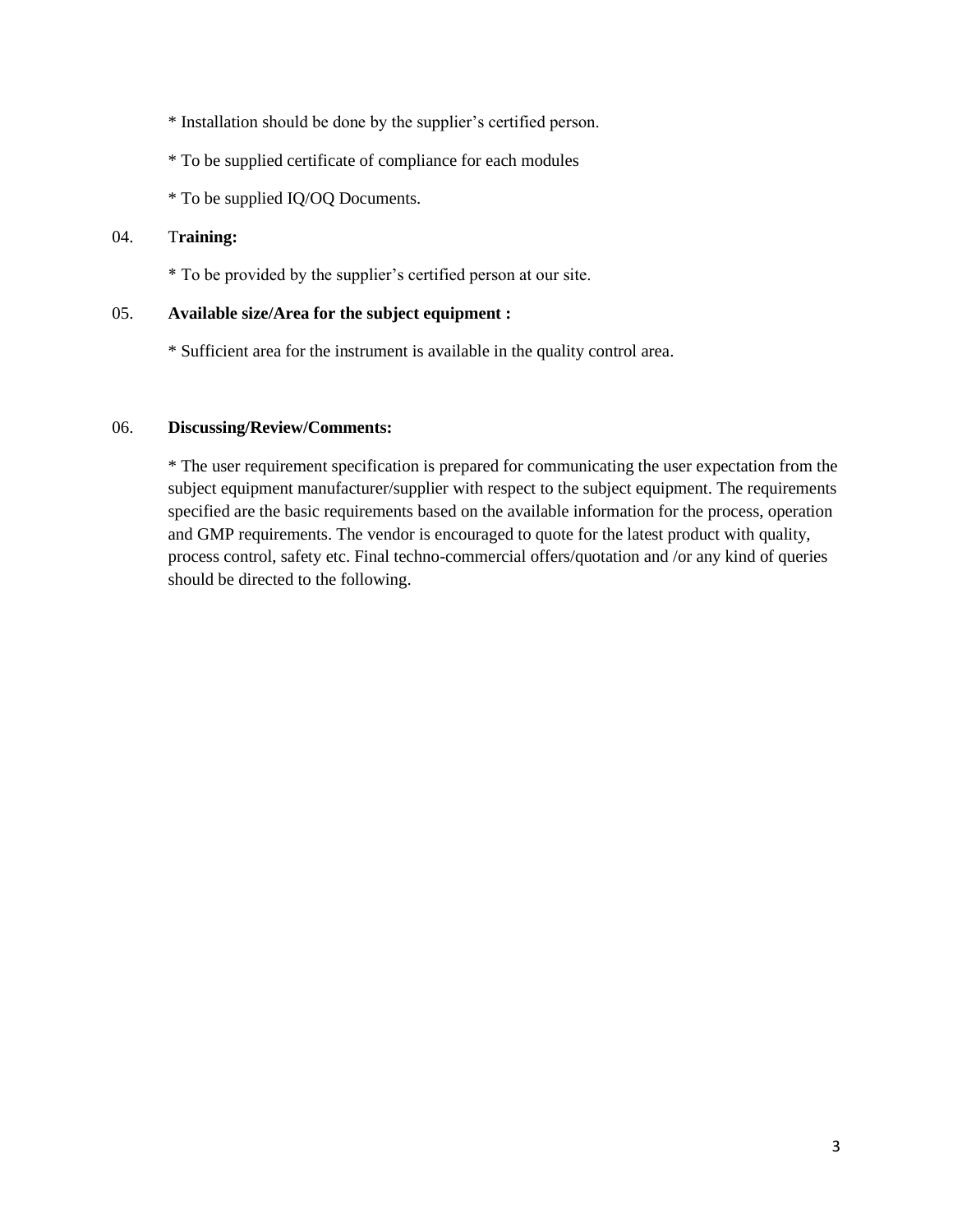## **3. Bacteriological Incubator 600 x 605 x 910 mm**

- 1. Temperature is controlled by Microprocessor based Temperature controller cum indicator
- 2. Confirmatity To Standards: US FDA Approved
- 3. Storage Capacity: 300-350 Ltrs
- 4. Double Walled: Yes
- 5. Material Of Outer Chamber: M.S sheet with Epoxy Coated
- 6. Material Of Inner Chamber: Stainless Steel (SS304)
- 7. Insulation Material To Avoid Heat Loss: embedded in rids on three sides
- 8. Insulation Material Thickness: 75 mm
- 9. Temperature (Minimum): 5 °C
- 10. Temperature (Maximum): 70 °C
- 11.An air circulating fan
- 12.Door has double glass fitted for observation of specimen
- 13.Suitable to work on 220 / 230 Volts A.C. 50Hz..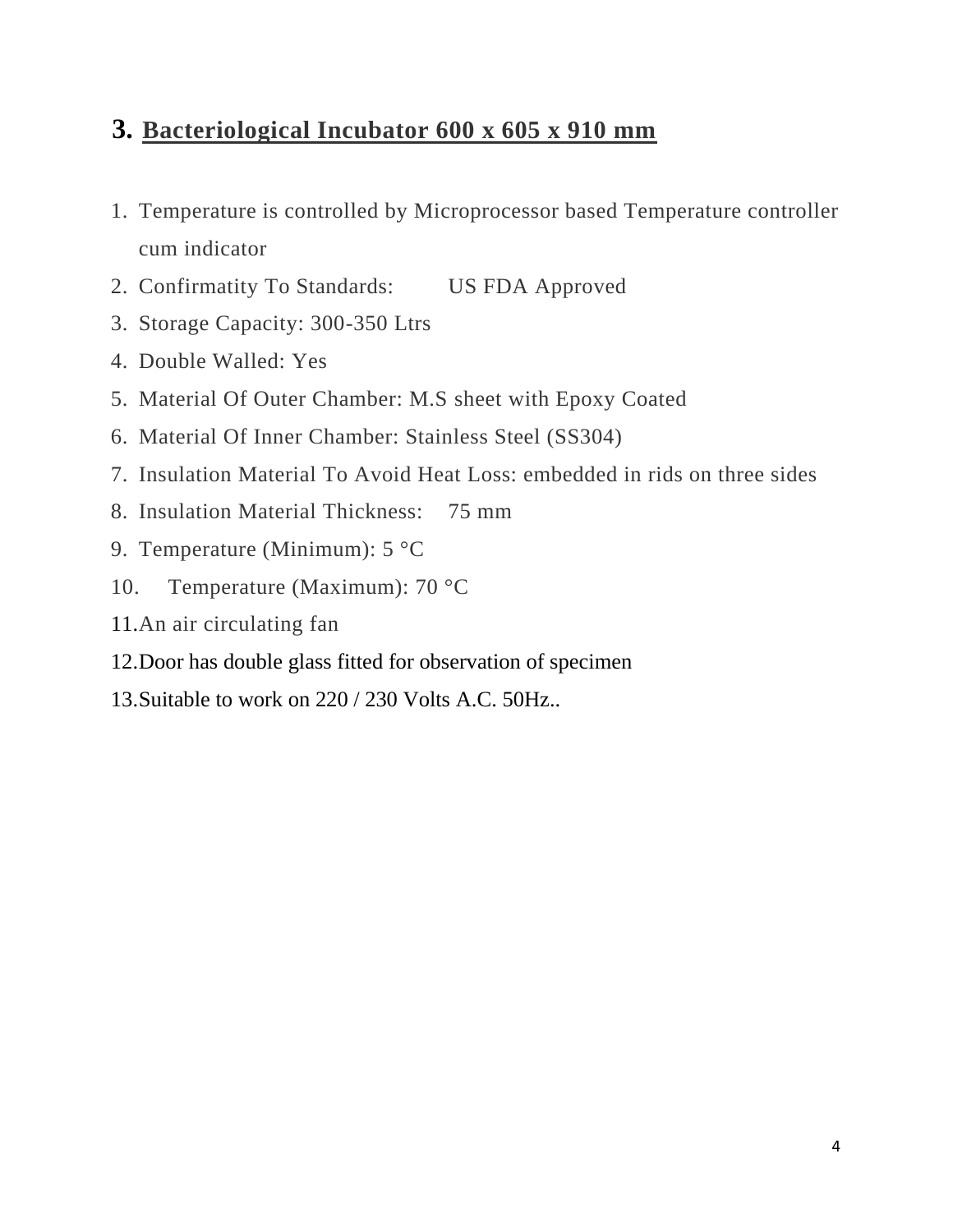# **4. BALANCE (0.0001 , 250 GM)**

## **Backlight LCD Display**

Customized, large, attractive LCD with multiparameter display illuminated by white backlite.

## ● **Bi directional RS 232 interface**

RS 232 port with selectable baud rate 4800, 9600. Various interface formats adopting this Balance in a setup to replace any other leading international brand Balance. Can be configured for an USB interface using optional RS 232 to USB converter.

## ● **GSM function**

GSM function for paper & cloth quality checking.

## ● **Multiple Weighing Units**

Grams, Ounces, Troy Ounces, Carats, Mommes, Pennyweights, Grains, tola,

Mesghal, Chinese taels.

## ● **Percentage Weighing**

Display of Reference weight, sample weight, % of sample with respect to reference weight

## ● **Piece Counting**

Parts calibration using preset quantity of samples or programmable quantity.

Automatic count correction for precise calibration.

## ● **Fill Mode**

1 set point - Indication when sample weight exceeds the set limit.

2 set points – Indication when the sample weight is between the lower & upper limits.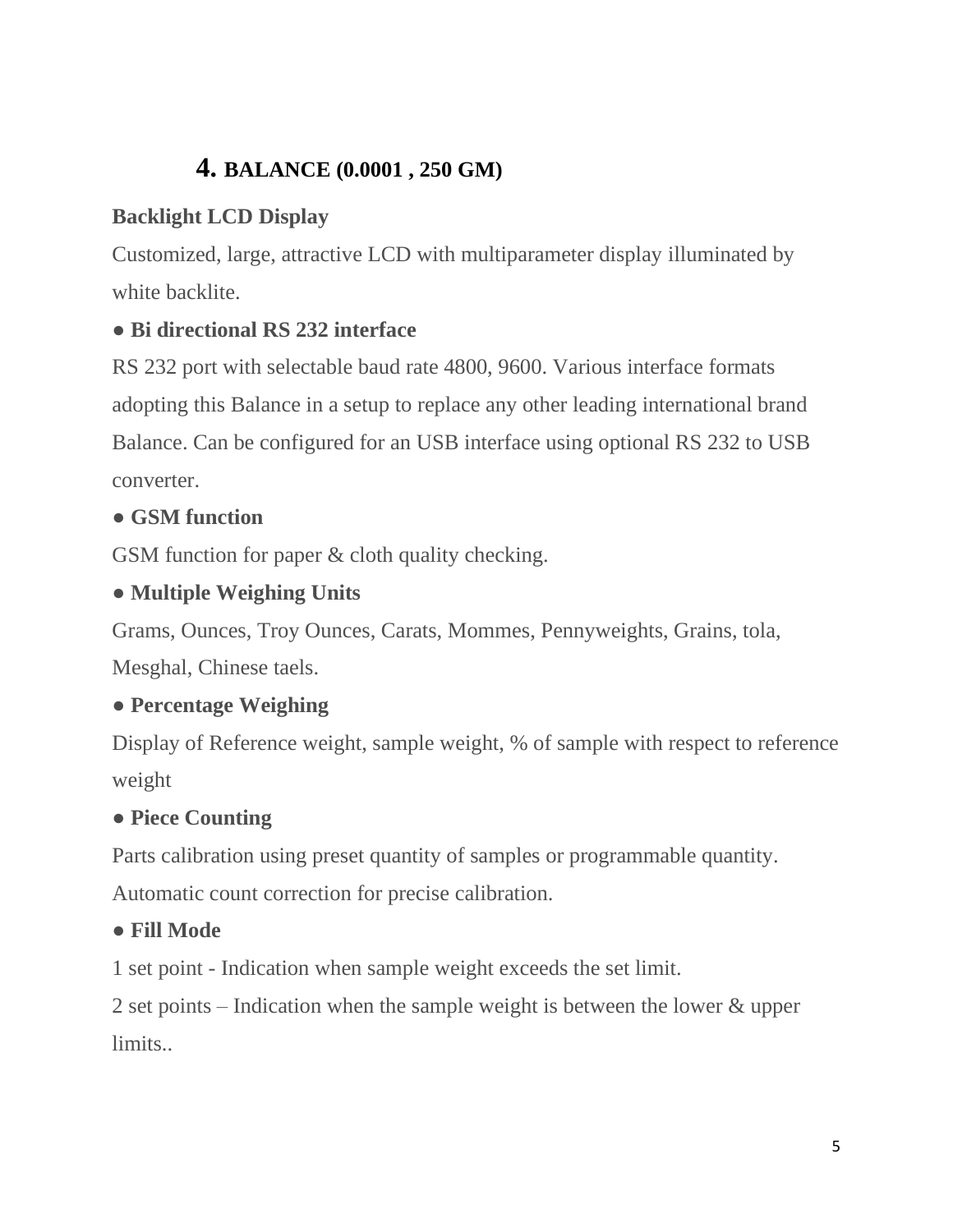## **Accumulation**

Storage of maximum 200 samples.

## ● **Multiple Printing Mode**

0,1,2,3 modes for various formats. Pause in case data storage capacity in a Printer is less.

## ● **External Calibration**

Using preset weights.

Known weights can be corrected to  $\pm$  15 counts.

## ● **Response Time:**

User selectable – Slow / Normal /Fast.

## ● **Stability Band Width**

Stability indicator appears on display with counts variation  $\pm 1, \pm 2, \pm 3, \pm 4$ .

## ● **Auto Zero Tracking**

User selectable 0,1,2,3

## ● **Return to Zero Tracking**

Variables: 0, 1,2,3,4

## ● **Display Updation**

Speed setting: Fast / Normal.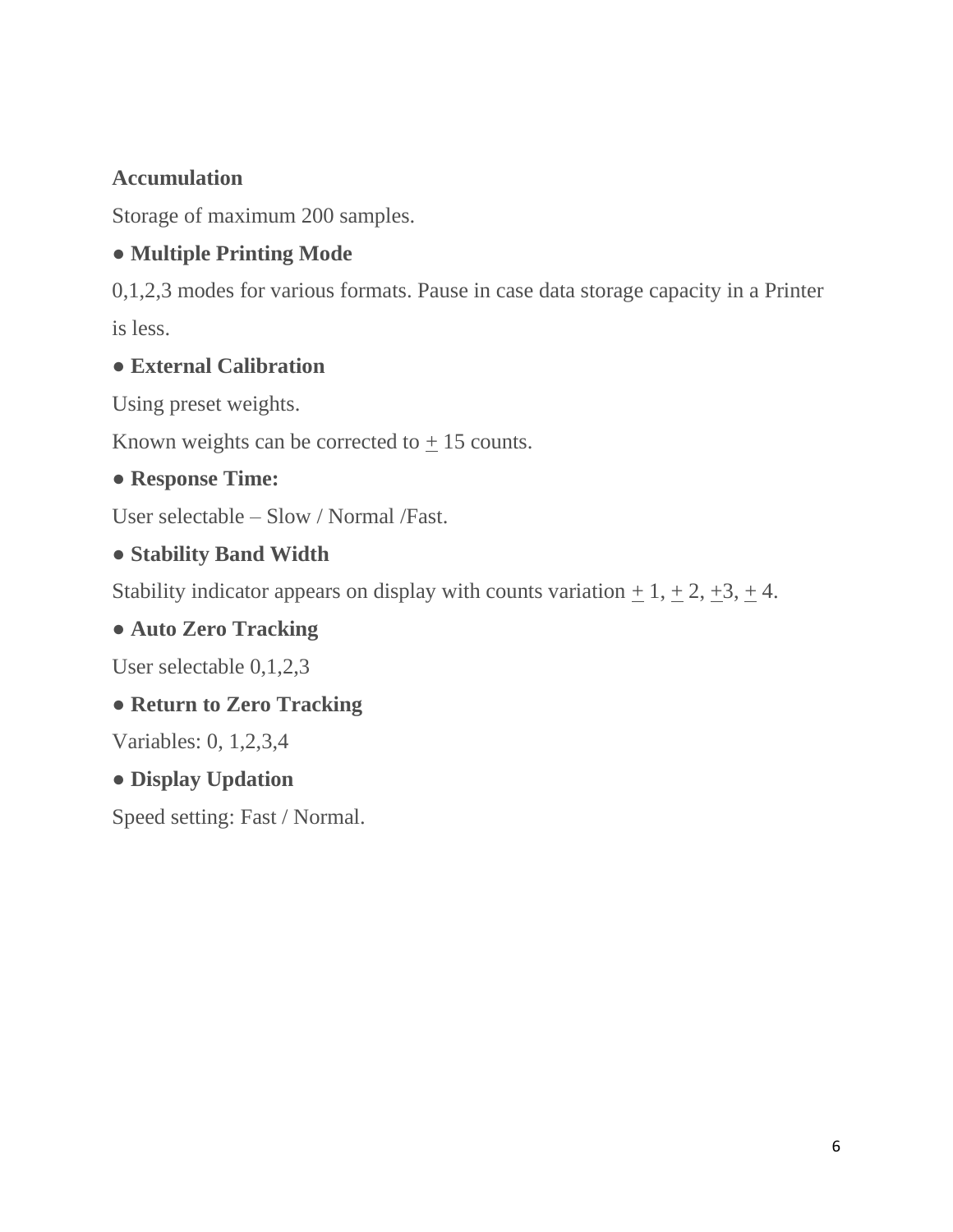## **5. Binocular Microscope (student)**

### **Binocular Microscope (student) – IMPORTED**

Microscope for Bright field, & upgradable for fluorescence Microscope with AG treat – Touch points treated to inhibit the growth of bacteria for healthier laboratory environment. Objective nosepiece to hold min 4 objective. Observation tube - 45º viewing angle, IPD adjustment 50mm - 75 mm

Eye-piece 10x with eye guard

Objectives - tamper proof multipurpose for BF and fluorescence

Obj. PLAN 4x/0.10

Obj. PLAN 10x/0.25

Obj. PLAN 40x/0.65

Obj. PLAN 100x/1.25

Mechanical stage - Mechanical stage with double plate flat top with stainless steel slide holder

Condenser – condenser 0.90/1.25 oil with slot to accommodate phase and dark field slider.

Illumination – LED Illumination provides cool white light with a life time of over 20years of average use. 6000K temp.

.European CE certified [ with four digit notified body no.]/US FDA certified/BIS/Declaration of conformity under clause 98/79/EC ( To comply the requirements of In vitro diagnostics medical devices Directive) with ISO 13485 with notified body no Focusing – both side with coarse and fine focusing tension free with self adjusting focus mechanism. Focus 300 microns per fine focus rotation, calibrated in 3 micron increment.

Main components should pass the ISO standard DIN ISO 9022-11:1994 Future Upgradation : Possibility to upgrade with Digital Imaging and reflected light illumination LED fluorescence.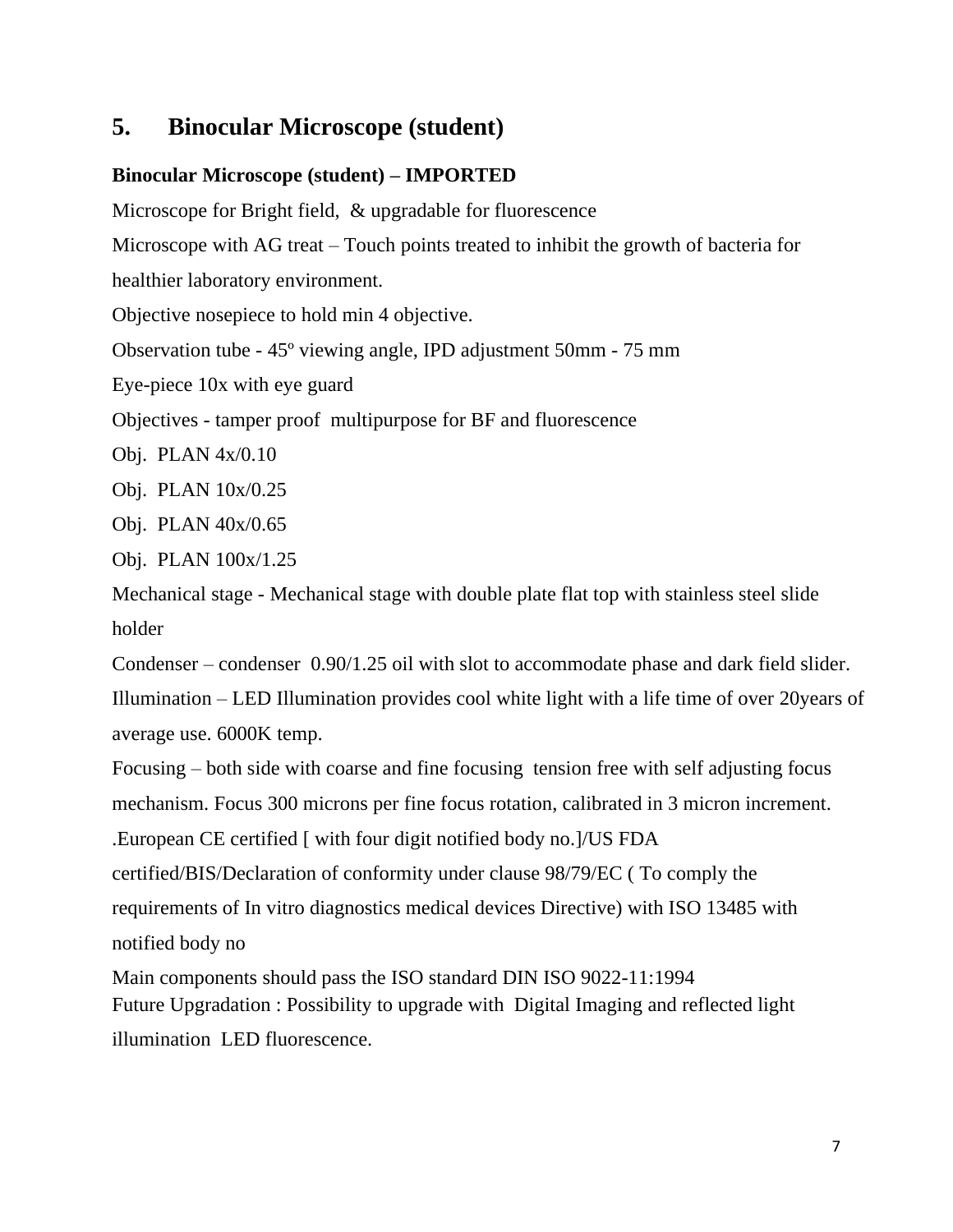### **6. Biological Safety Cabinet**

- 1. Class II, Type A2 70% Re-circulating 30% Exhaust.
- 2. Size: 4 feet,
- 3. NSF Certified
- 4. All Stainless Steel 16Gauge, Type 304 pressure tight design
- 5. HEPA Filter Seal Type: 99.99 % efficiency on 0.3 microns.
- 6. Sound level:  $\leq 67$  dBA
- 7. Zero Leak Airflow System,
- 8. Control System
- 9. 10º Sloped Front Window w/hinged frome for easy cleaning.
- 10.Metal Framed Large HEPA Filters 99.99% efficiency rated
- 11.External Fluorescent Lighting,
- 12.Front Filter Removal,
- 13.Sliding Tempered Glass View screen,
- 14.Removable Work Tray,
- 15.Metal diffuser over supply filter,
- 16.Removable Control Centre,
- 17.Armrest
- 18.One Service Valve ( Right Sidewall)
- 19.Two Duplex outlet Back wall
- $20 \le 10$ " (254mm) Access opening,
- 21.Window alarm,
- 22.Power Source: 220-230V- 50-60Hz.
- 23.Ultra violet light, 230V
- 24. Base stand  $\leq$  28"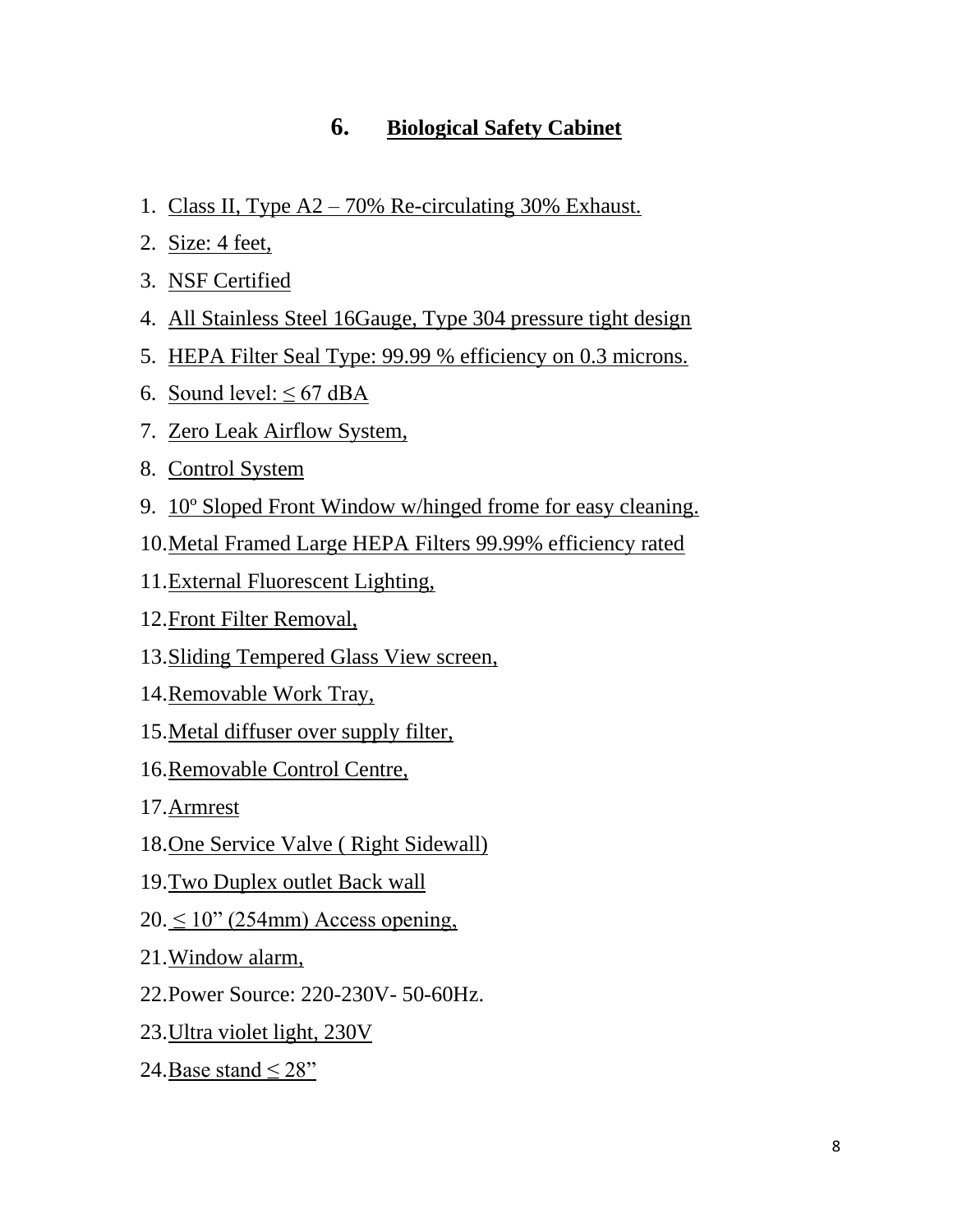# **7. Blue Light Transilluminator**

- 1) Instrument minimum dimensions:  $195 \times 325 \times 65$  mm  $(11.6 \times 12.8 \times 2.6$  in)
- 2) Minimum viewing surface dimensions:  $190 \times 190$  mm (7.5  $\times$  7.5 in)
- 3) Complies with the European Community Safety requirements
- 4) The device contains Class 1 LED products
- 5) Light source: light emitting diodes (LED) producing a narrow emission peak centered at ~470 nm
- 6) Minimum LED life: 30,000 hours
- 7) Accessories: amber filter unit, viewing glasses (2 pairs), and Indian power cord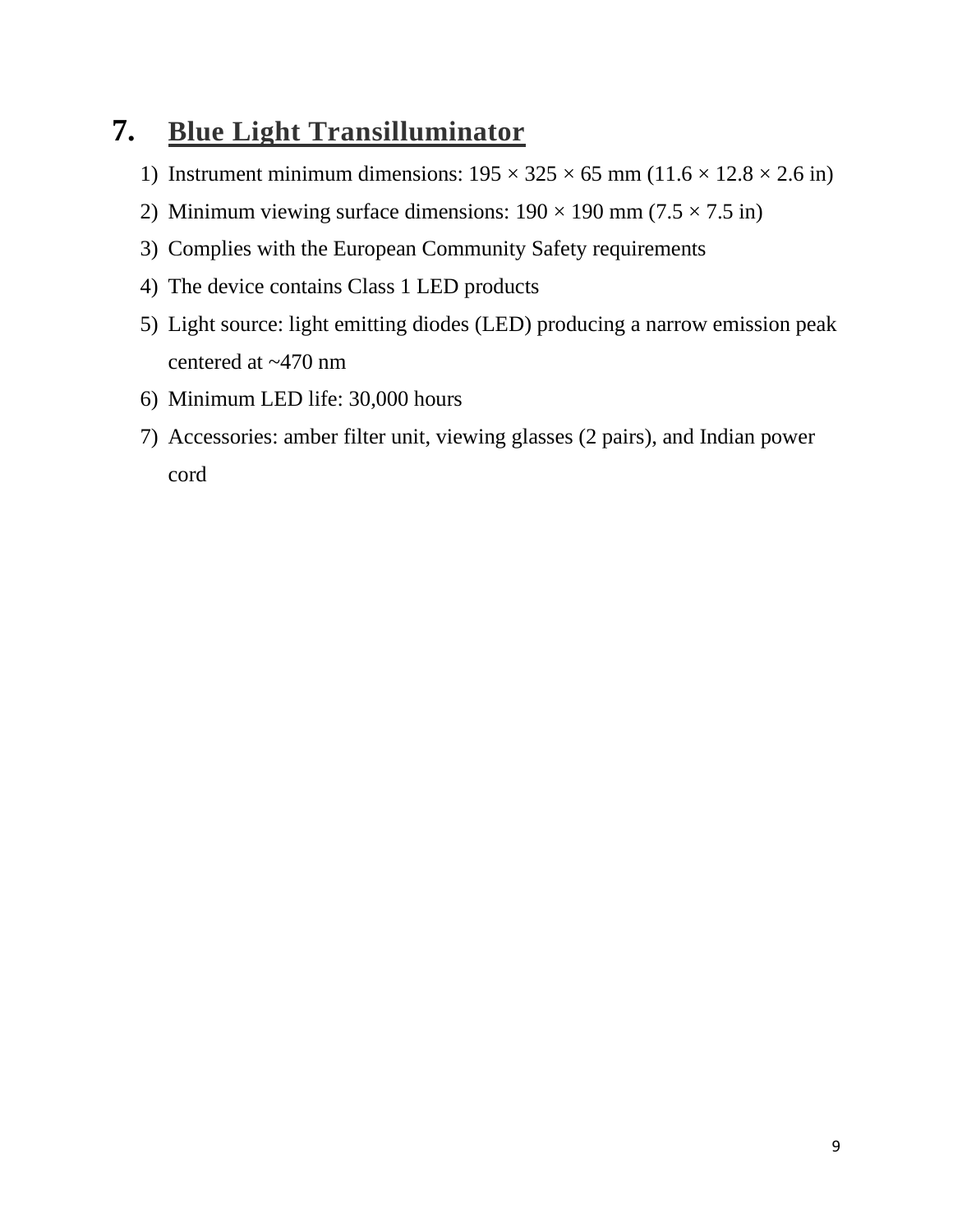## **8 Conductivity Meter**

01. **Purpose :** To measure conductivity of any aqueous solution of various liquid samples as per USP/EP/IP/BP monographs.

#### 02. **Specific Requirement:**

The conductivity meter should have following features & specifications;

Conductivity Meter should have following specifications;

- **1. Measuring Range : 0.01 µs to 199.9 ms**
- **2. Resolution : 0.01**
- **3. Accuracy: 0.5 %**

**4. Temperature Range: 0 to 150.0°C.**

#### **Temperature compensation : Automatic/ Manual**

It should have following features;

- 1. Automatic range selection for faster measurement from 0.01 µS to 199.9 ms with conductivity cells having constants 0.1 and 1.0 and 10 K.
- 2. User selectable temperature co-efficient for automatic temperature compensation through special TEMPCO key.
- 3. It should be advance micro controller based user friendly system with reading storage of 40 or more conductivity readings
- 4. Password protection for calibration data and stored readings.
- 5. Alpha- numeric entries of Sample name, Identification Number for sample reading printout authentication.
- 6. Instrument should have printer  $& PC$  connectivity.
- 7. System should have date & time locking facility by password.
- 8. System should have at-least two level password provision.

### 03. **Installation and Documents and certification:**

\* Installation should be done by the certified personnel from supplier's end.

- \* To be supplied validation certificate for the instrument.
- \* To be supplied IQ/OQ Documents.

### 04. T**raining:**

\* To be provided by the supplier for at least one/two working days by their certified personnel at our site.

### 05. **Available size/Area for the subject equipment :**

\* Sufficient area for the instrument is available in the quality control area.

### 06. **Discussing/Review/Comments:**

\* The user requirement specification is prepared for communicating the user expectation from the subject equipment manufacturer/supplier with respect to the subject equipment. The requirements specified are the basic requirements based on the available information for the process, operation and GMP requirements. The vendor is encouraged to quote for the latest product with quality, process control, safety etc. Final techno-commercial offers/quotation and /or any kind of queries should be directed to the following authorised person;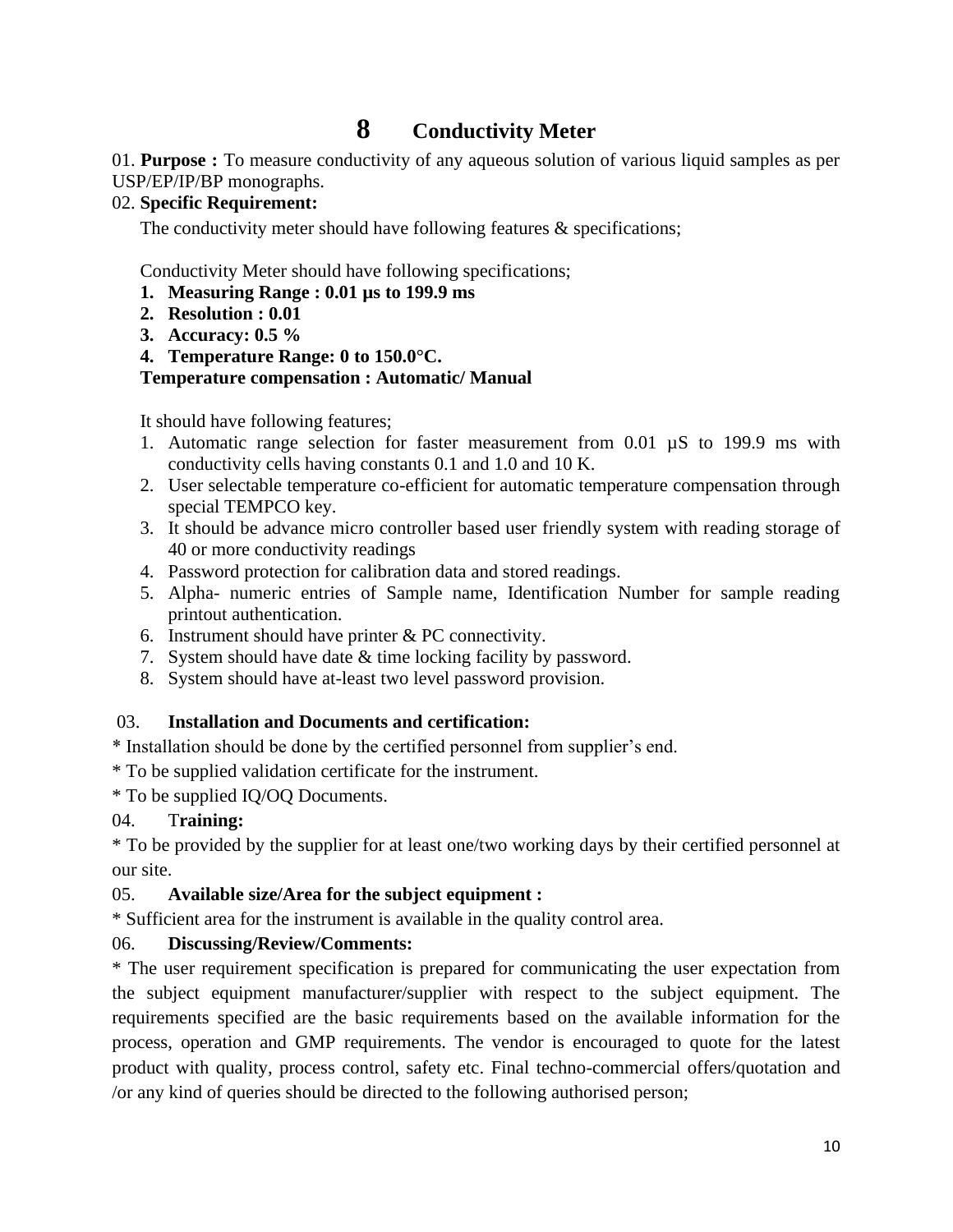# 9. **Centrifuge Table Top**

Base unit:

- 1. Table-top high speed centrifuge with option of fixed angle as well as swing out rotors
- 2. Should give minimum Speed of 14,000 rpm or above with fixed angle rotor
- 3. Should give minimum 16,000xg rcf or above with fixed angle rotor
- 4. Speed setting should be possible in both rpm and rcf.
- 5. System should have store programs with quick access programs key.
- 6. Should meet international safety certification standards of operation.
- 7. LCD digital display for RPM/RCF, timer and temperature setting and actual run conditions should be displayed
- 8. Should be programmable with easy preset programs for short spin.
- 9. Soft-touch lid closure
- 10. Quickly opening and closing the rotor lid
- 11. Warranty: 3 years
- 12. If a voltage stabilizer/UPS is required, it should be supplied along with the unit
- 13. Power requirement:  $220 v$  to  $240 v 50$  Hz power

### Rotors

- 1. Certified aerosol-tight rotor
- 2. Rotor for 18-24 nose 1.5/2.0 mL tubes
- 3. Adaptors for PCR tubes (0.2 ml)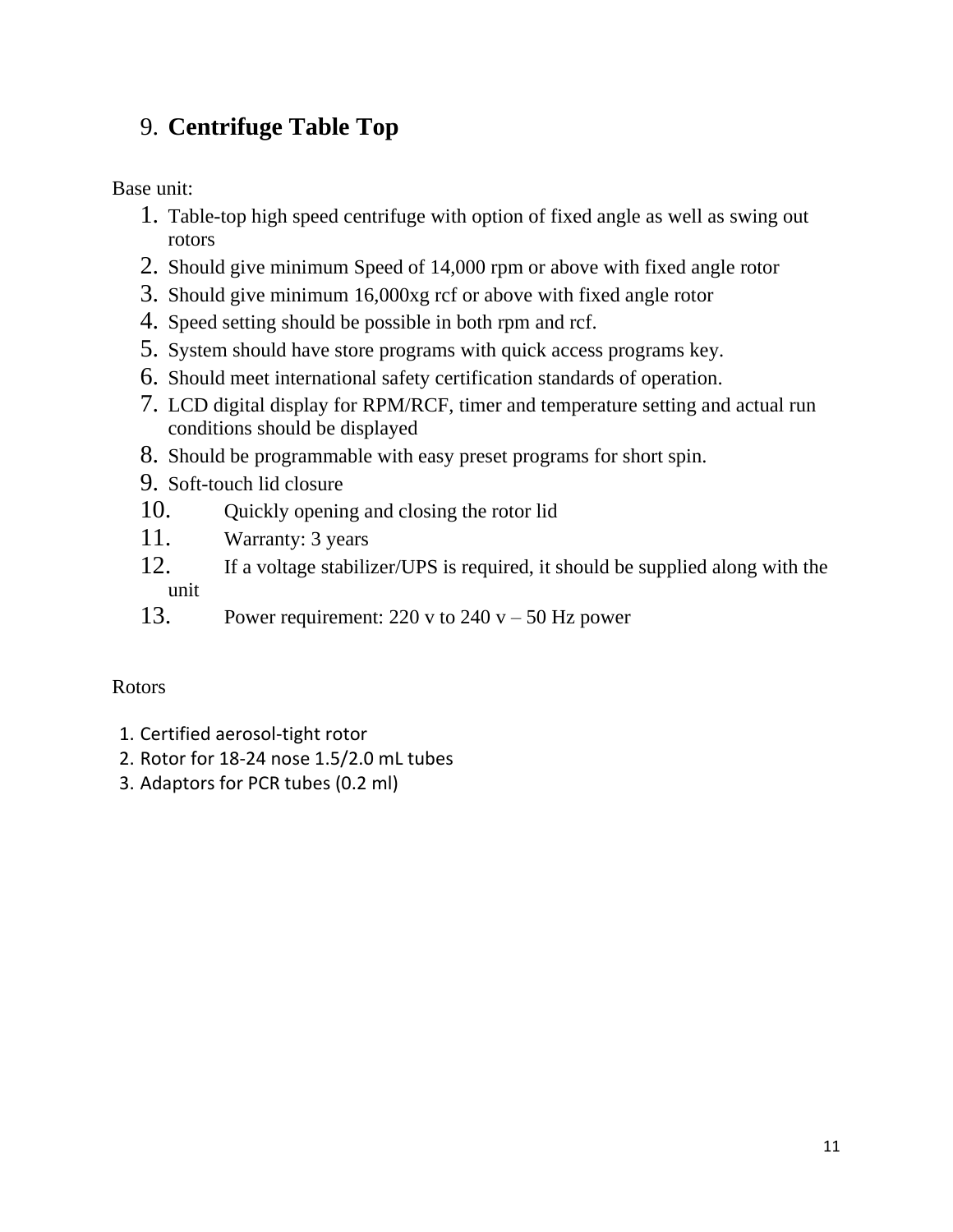# **10. DEEP Freezer (-20) capacity- 250liter**

Deep freezer is double walled cooled units. Outer body are constructed out of thick PCRC, pre coated corrosion resistant GI sheet duly pre-treated with primers and rust proofing and painted with long lasting stove enamel or elegantly powder coated. The inner construction is made of stainless steel sheet-304. The 80 mm gap between the walls is filled high grade polyurethane insulation, which ensures maximum thermal efficiency.

**1. Cooling:** An energy efficient cooling unit is installed in our freezer. We use high end CFC free compressors of Emerson / Kirloskar/ Tecumseh / Bitzer/ Danfoss make, conforming to latest international standards and guidelines.

### **Features:**

Capacity modulation and precision cooling High Energy Efficiency Compact Proven Technology Wide Voltage Range Superior quality wear resistant part

Improved SEER (**Seasonal Energy Efficiency Ratio**) - improved SEER gives more efficiency.

**2. Cooling medium:** air cooled CFC free refrigerants.

**3. Temperature Range:** Temperature range is Ambient to -20oC controlled by nanotechnology based microprocessor temperature controller. **Temperature accuracy is +/- 2oC or better** 

### **4. Doors:**

Heavy-duty counterbalanced lid with integrated keyed lock and independent sub lids

Double-seal lid gaskets minimize frost buildup Right hand side hinged door in upright models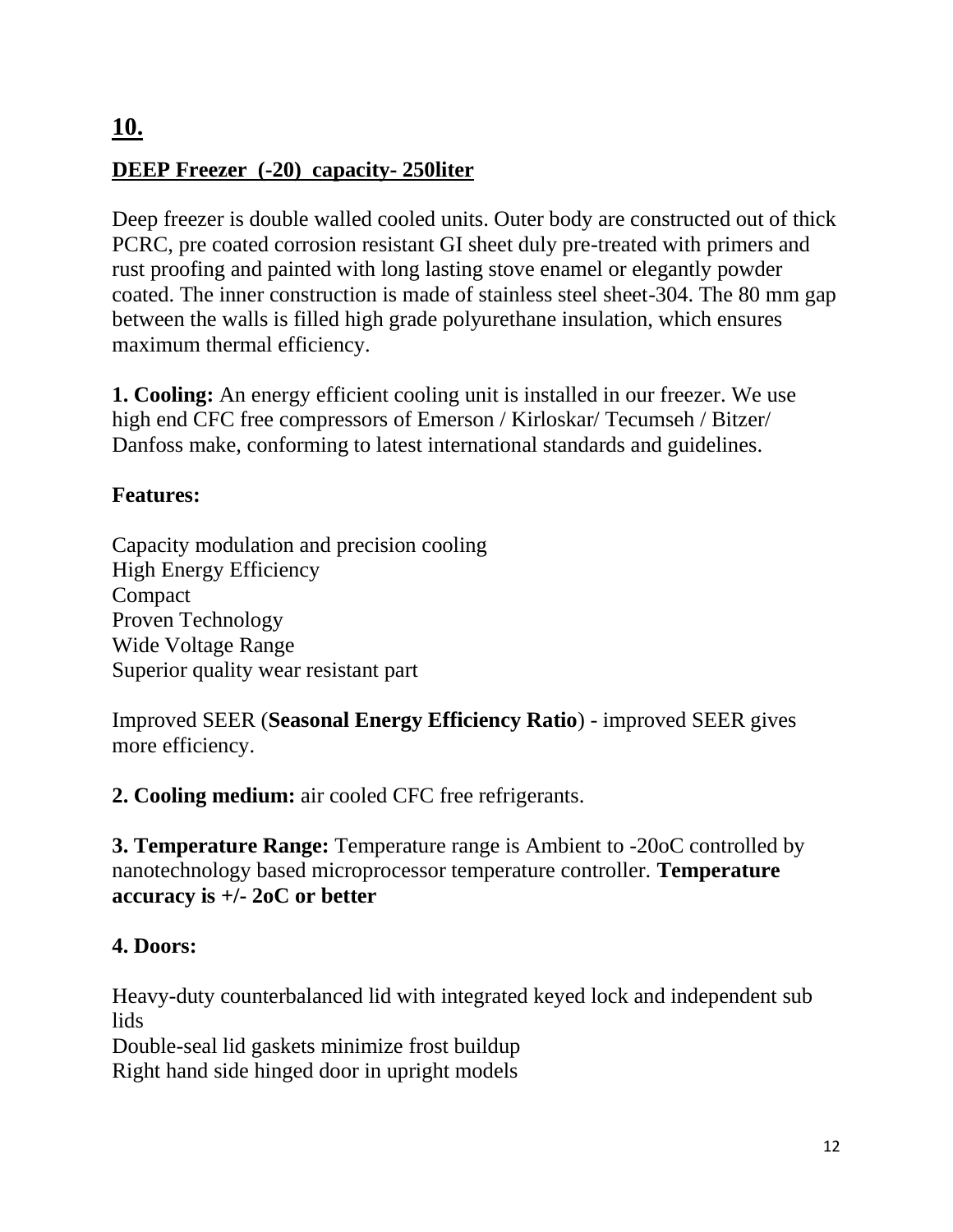**5. Motor:** ½ HP externally mounted motor provides maximum and efficient airflow throughout the cabinet.

### **6. Capacity:** 250 Liters

## **7. Alarm System:**

Power failure or temperature deviation triggers audible and visual warning. System includes adjustable safety alarm with automatic, continuous charge battery backup and digital battery indicator.

System includes touchpad alarm test function RS-232 data port with system software.

Exterior alarm contacts for connection to remote monitoring system.

## **8. Monitoring System:**

Extreme Ambient Alert that warns if room temperature can affect performance On-board power monitoring with digital readout of incoming line voltage Built-in surge suppressor

## **SPECIAL FEATURE:**

- 1. Safety interlock for alarm on high temperature to avoid any mistake.
- 2. Alarm for timer function for work time completion.
- 3. Easy door closing and locking.
- 4. Easy control panel access for effective maintenance.
- 5. Door open alarm and indicator
- 6. Compressor running indicator for easy equipment function monitoring.
- 7. LCD Display with new PID based Nano technology feature.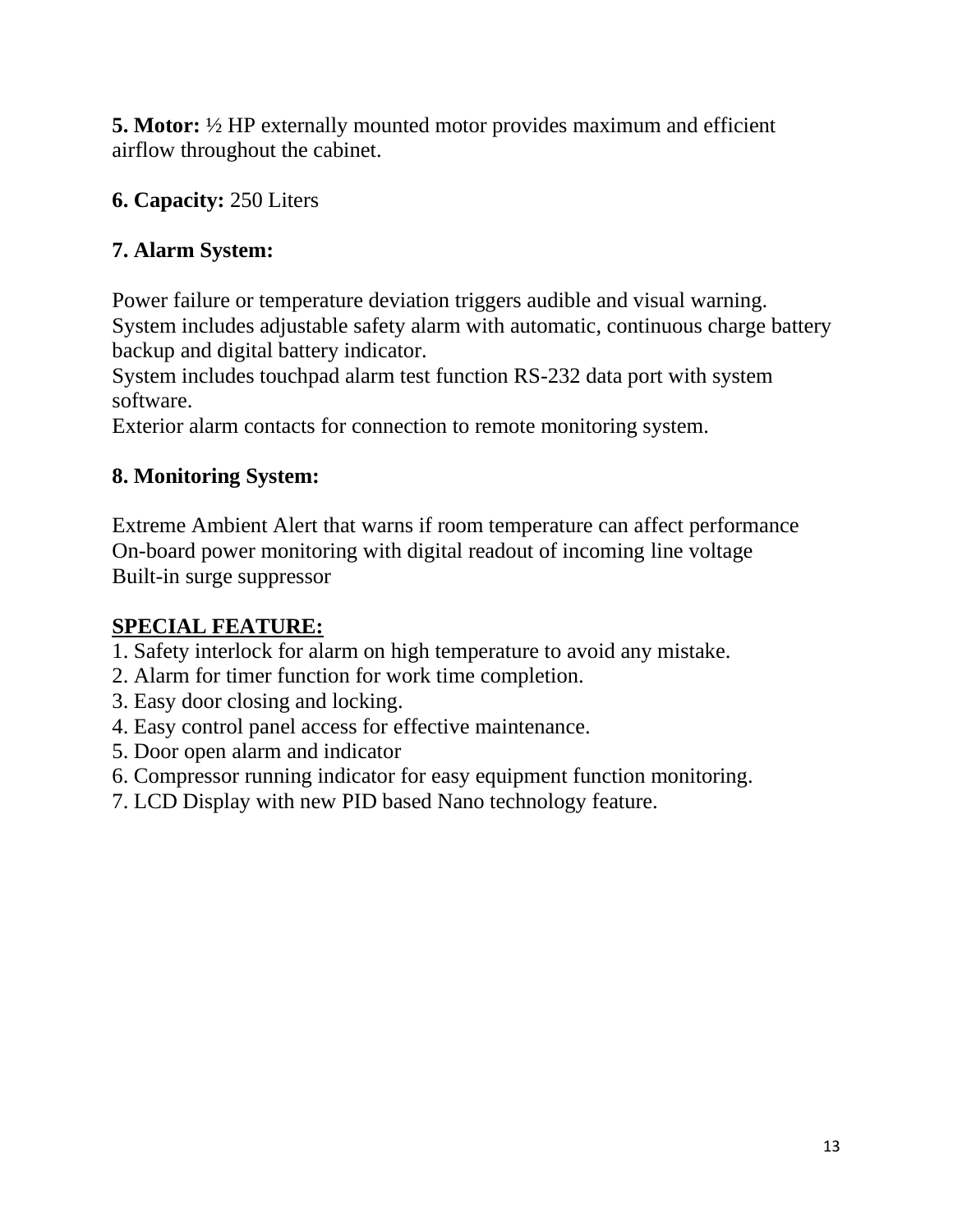### **11. ULTRA LOW TEMPERATURE FREEZER- (-86) Capacity:** 250 Liters

### **Special Features**

1. High-tech construction combines vacuum panel insulation with environmentally-friendly, water-blown foam insulation for maximum sample-tovial footprint storage.

2. Environmentally-friendly, CFC/HCFC free refrigerants

3. Power management system protects against a wide range of voltage variation and is easily accessible through the touch-screen display.

4. Microprocessor based control system.

5. Defrost cycle can be initiated to shut down the compressor and keep the cabinet defrost free.

6. Ergonomic and easy to use.

7. CFC/HCFC-free refrigerants maximize cooling and minimize environmental impact

8. Corrosion resistant interior and exterior

9. Incident monitor provides visual and audible warnings of system abnormalities for increased sample protection.

10. Digital display and direct settings for maintaining desired operations.

11. Castors for ease of movement

12. Lockable hinged doors

### **Construction Details**

Ultra-low temperature freezer is double walled cooled units. Outer body are constructed out of thick PCRC, pre coated corrosion resistant GI sheet duly pretreated with primers and rust proofing and painted with long lasting stove enamel or elegantly powder coated. The inner construction is made of stainless steel sheet-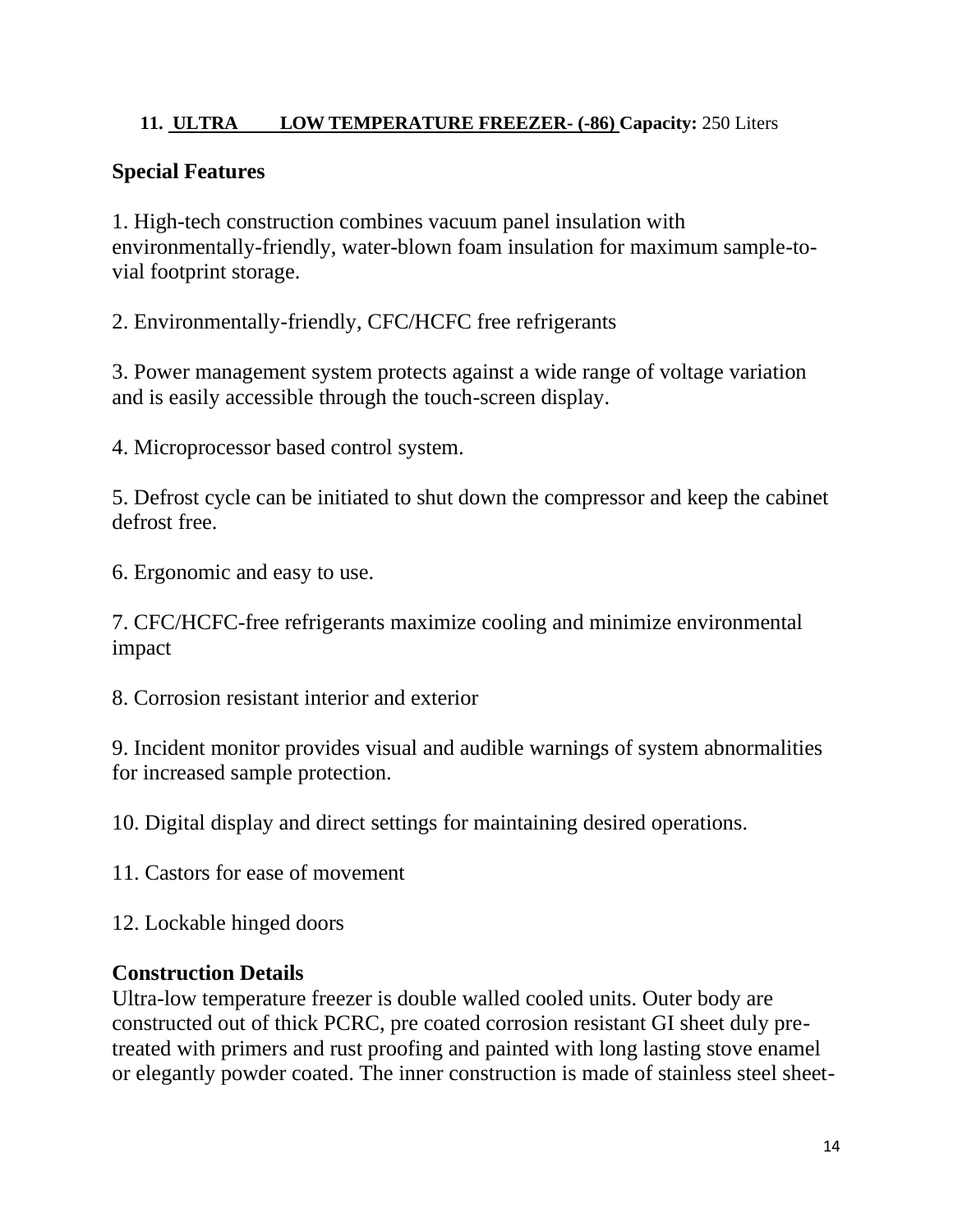304. The 100 mm gap between the walls is filled high grade polyurethane insulation, which ensures maximum thermal efficiency.

1. **Cooling:** An energy efficient cooling unit is installed in our freezer. We use high end CFC free compressors of Kirloskar/ Tecumseh / Bitzer/ Danfoss make, conforming to latest international standards and guidelines.

### **Features:**

Capacity modulation and precision cooling High Energy Efficiency Compact Proven Technology Wide Voltage Range Superior quality wear resistant part Improved SEER (**Seasonal Energy Efficiency Ratio**) - improved SEER gives more efficiency.

### 2. **Capacity:** 250 Liters

3. **Cooling medium:** air cooled CFC free refrigerants.

4. **Temperature Range:** Temperature range is -10oC to -86oC controlled by nanotechnology based microprocessor temperature controller.

### **Temperature accuracy is +/- 1oC or better**

### **9. Alarm System:**

Power failure or temperature deviation triggers audible and visual warning. System includes adjustable safety alarm with automatic, continuous charge battery backup and digital battery indicator.

System includes touchpad alarm test function RS-232 data port with system software.

Exterior alarm contacts for connection to remote monitoring system.

### **10. Monitoring System:**

Extreme Ambient Alert that warns if room temperature can affect performance On-board power monitoring with digital readout of incoming line voltage Built-in surge suppressor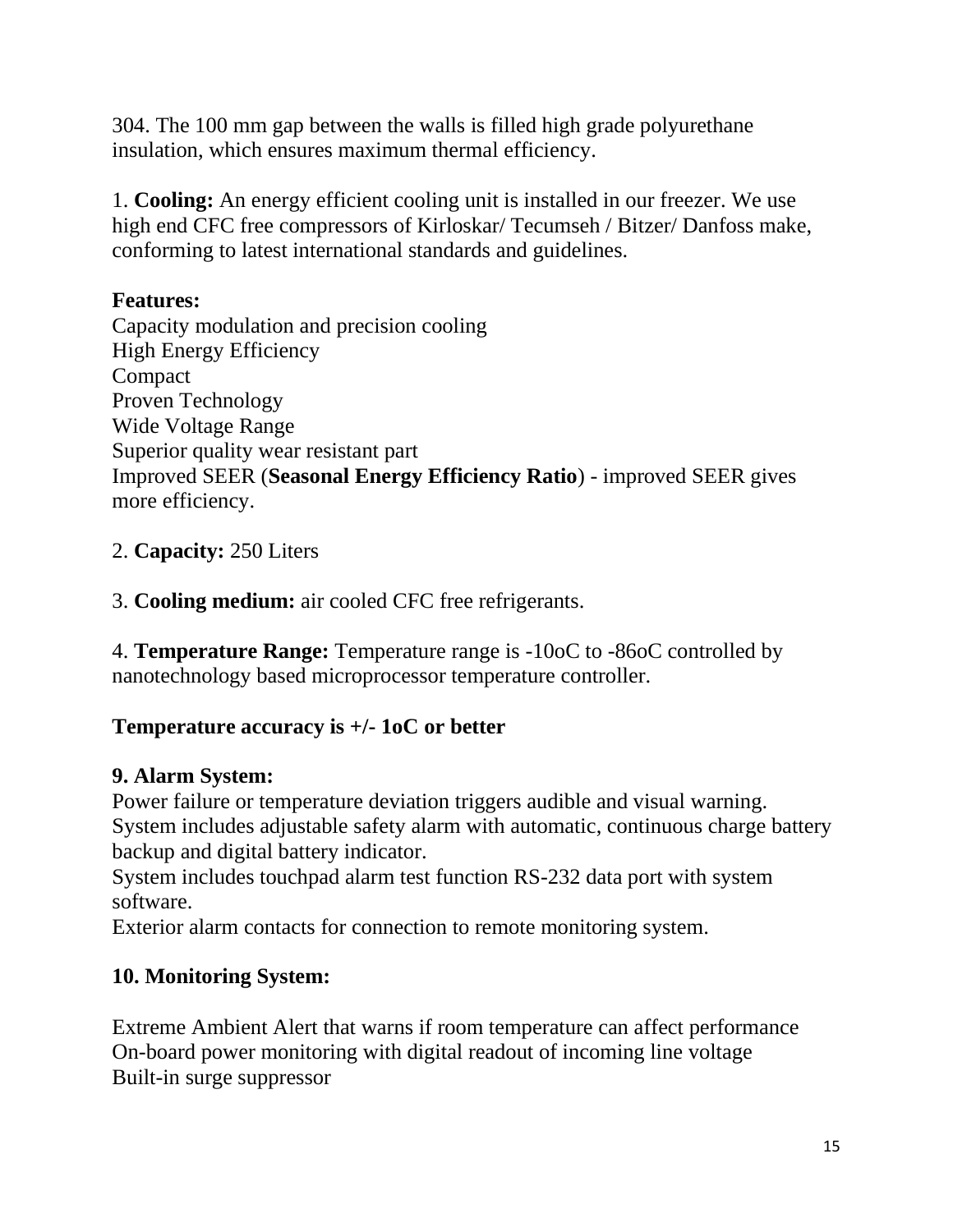5. Freezers are equipped with an internal voltage regulator and voltage compensation system to ensure a longer compressor life.

### **SPECIAL FEATURE:**

- 1. Safety interlock for alarm on high temperature to avoid any mistake.
- 2. Alarm for timer function for work time completion.
- 3. Easy door closing and locking.
- 4. Easy control panel access for effective maintenance.
- 5. Door open alarm and indicator
- 6. Compressor running indicator for easy equipment function monitoring.
- 7. LCD Display with new PID based Nano technology feature.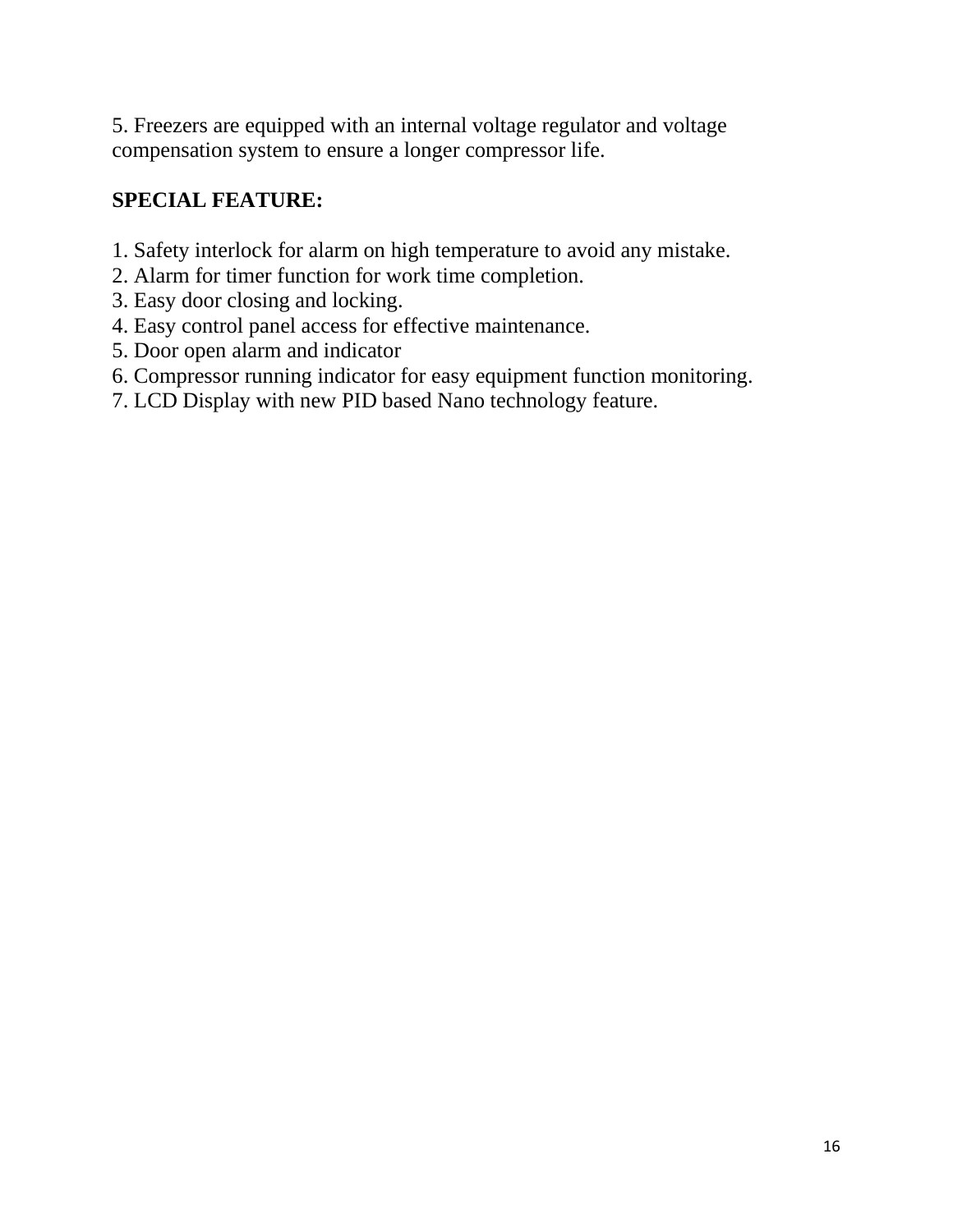# Tender Specification

# **12. Desiccators cabinet**

| • Chamber Volume (cu ft)  | Not less than $0.6 - 0.7$ |
|---------------------------|---------------------------|
| • Chamber Volume (Liters) | Not less than $19.0$      |
| • Material                | Polystyrene EPDM          |
| • Orientation             | Horizontal                |
| $\bullet$ Color           | No color/ clear visible   |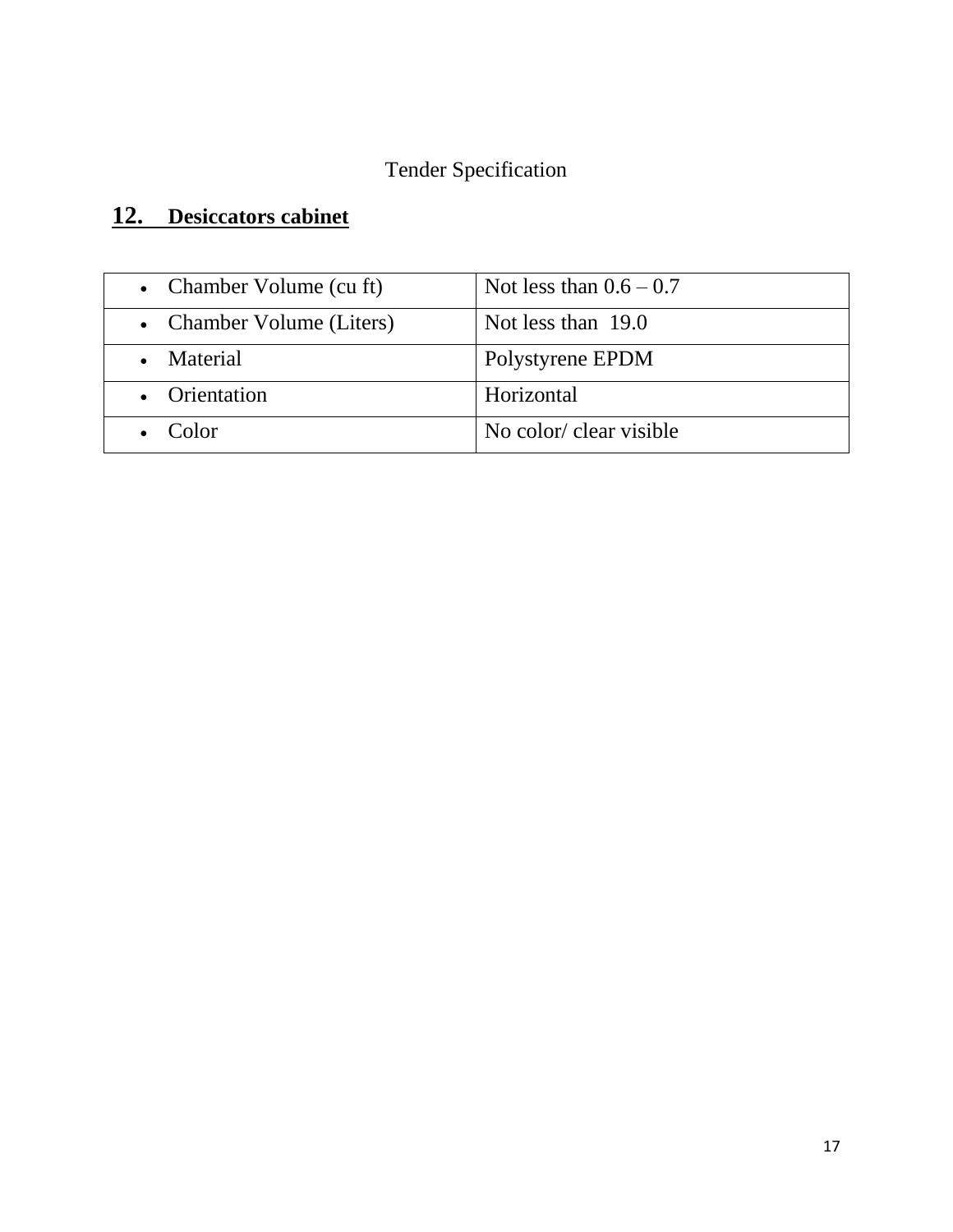### **TENDER SPECIFICATION**

#### **13 Tablet Dissolution Tester with Piston Pump Auto Sampler**

01. **Purpose :** To analyze Dissolution percentage of the drug substance in Tablet or Capsule as per USP/EP/IP/BP monographs .

#### 02. **Specific Requirement:**

- ➢ **Basic Dissolution Bath**
- The system should be 08 Bowl Dissolution System with (6+2 Vessel Configuration) enable to perform comparative studies.
- The dissolution system should have Complies with current USP, IP, EP & ASTM 2503-13 specifications.
- The system should Supports USP 1, 2, 5, 6 & Intrinsic Test Methods, Small volume and stationary baskets.
- The bath should have alphanumeric keyboard with 40\*2 Lines back lighted liquid crystal display. (LCD)
- The bath should have Mono shaft design for easy change over from USP 1 to USP 2, eliminates routine height check as per USP.
- It should have vibration free external water circulating cum heating pump for precise temperature control in Dissolution Bath & Media Bowl.
- All Accessories should be laser mark with serial number for authentication and traceability.
- The bath should have Special chuck housing for Wobble free operation.
- The system should have Non-Volatile memory storage of 15 methods with parameters.
- The system should have facility of on time interval & split function for sample withdrawal to have USP sampling requirements.
- The bath top plate should be PVDF Coated with numbering for identification.
- The software should have Multi level pass-word facility.
- The software should have built-in clean function for media change over and cleaning.
- The system should have Recovery Test for R & D
- The bath should have Front drain tap for easy cleaning of water bath.
- The system should have RS 232 Interface for data downloading and parallel port for printer.
- The software should have the Auto start in case of power failure.
- The system should have Validation software to validate RPM temperature, sampling and replenishment.
- The system should have the programmable rinsing volume capability to eliminate the carry over.

#### ➢ **Sampling Manifold:**

- The system should have intelligent sampling manifold to have the compliance with USP sampling zone requirements.
- The sampling manifold should have the sampling and media replacement as single probe.
- Carrier tubing's should be SLS Compatible.
- The manifold should have the individual temperature probes to measure and record the temperature of each vessel.
- The manifold should be able to measure the temperature and record the temperature of each vessel at zero time before the dissolution run initiated.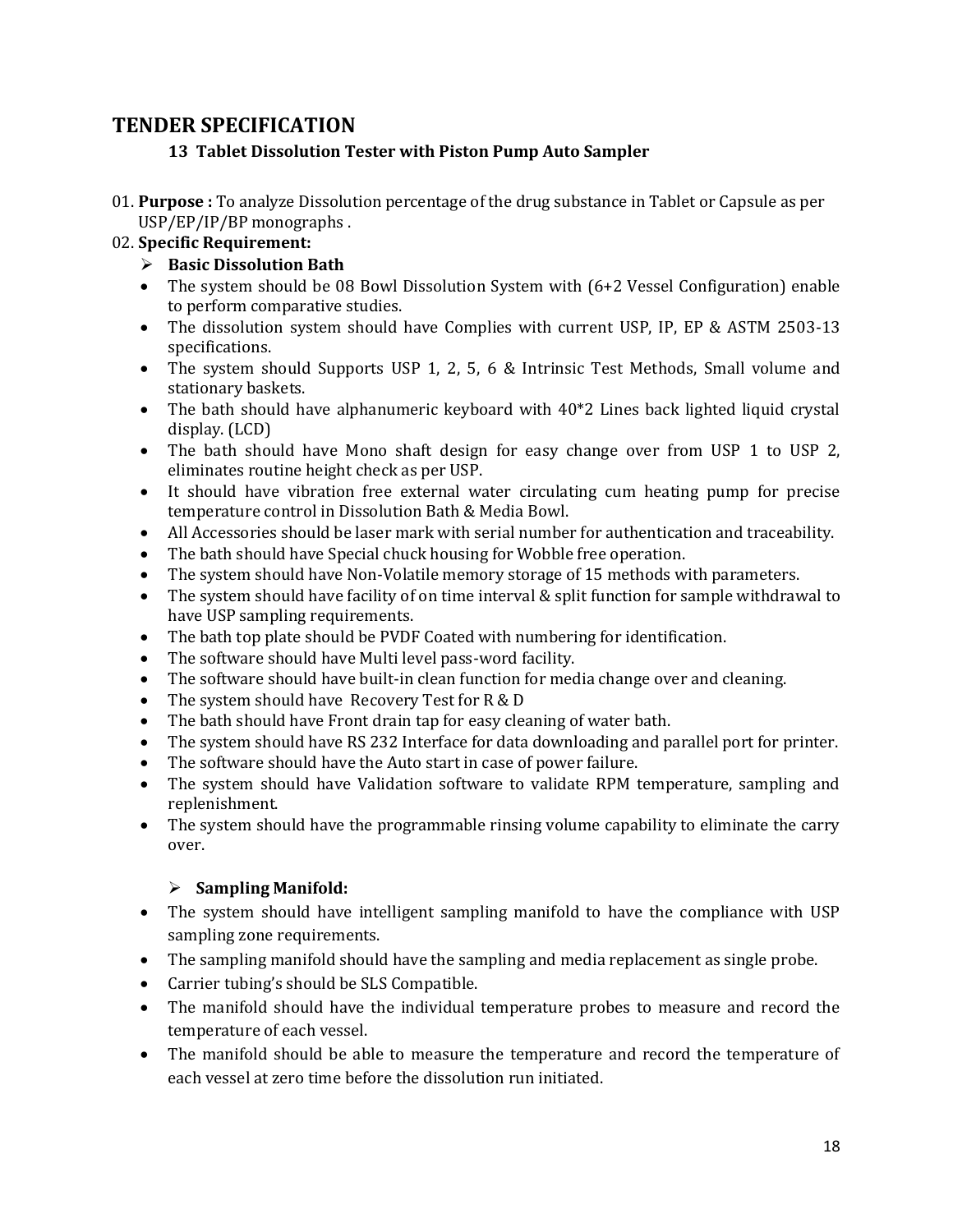#### ➢ **Sample collector:**

- Over Head Design for electronic safety and fail safe operation.
- Single sampler collector to cater more sampling intervals.(24x6)
- Sensor to locate proper position of tray with alarm facility for proper collection of sample.
- Collection pins closed to the vials, minimum exposed to surrounding environment.
- Wide mouth vial to minimized SLS over spillage problem due to bubble formation.
- Easy positioning with respect to vials or test tube tray for easy change over.
- HPLC vials tray accommodation provision should be available.

#### ➢ **Piston Pump:**

- 06 position High Pressure Piston Pump with Ceramic Rotor Model [PP 06]
- Microprocessor controlled & is ideal for sample withdrawal from 6 vessels.
- Valve less design
- Compatible with SLS & other surfactants Medias.
- Programmable High flow rate up to 25ml/min.
- System Diagnostics function to ensure proper working of all the components.

#### ➢ **Specifications:**

- Temperature Range: 20°C to 55 °C.
- Temperature Accuracy +/-  $0.1^{0}$ C accuracy up to  $45^{0}$ C & +/-  $0.2^{0}$ C accuracy between  $45^{0}$ C to  $55^{\circ}$ C.
- Paddle/ Baskets Speed: 20 to 350 RPM.
- Dissolution Process time: 1 min to 720 Hours.
- Sampling Volume Range : 0.5 ml to 25.5 ml
- Maximum number of sampling Intervals 24 intervals
- Sampling time selectivity: Fixed/ Programmable

#### 03. **Installation and Documents and certification:**

- \* Installation should be done by the supplier's certified person.
- \* To be supplied certificate of compliance for each modules
- \* To be supplied IQ/OQ Documents.

#### 04. T**raining:**

\* To be provided as required by the supplier's certified person at our site.

#### 05. **Available size/Area for the subject equipment :**

\* Sufficient area for the instrument is available in the quality control area.

#### 06. **Discussing/Review/Comments:**

\* The user requirement specification is prepared for communicating the user expectation from the subject equipment manufacturer/supplier with respect to the subject equipment. The requirements specified are the basic requirements based on the available information for the process, operation and GMP requirements. The vendor is encouraged to quote for the latest product with quality, process control, safety etc. Final techno-commercial offers/quotation and /or any kind of queries should be directed to the following.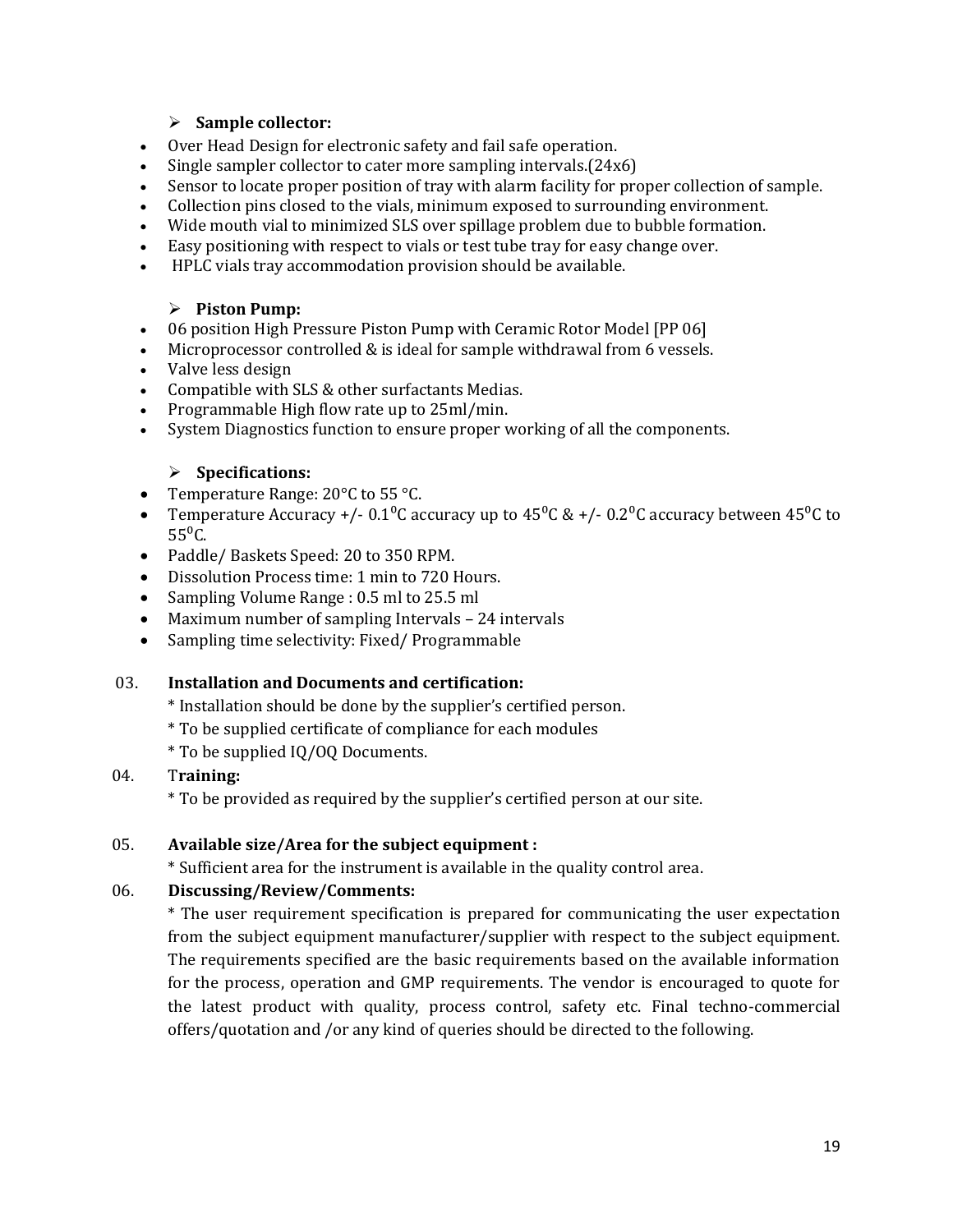### 14. **Electrophoresis unit with Power Pack**

VOLTAGE : 0...600V CURRENT : 0...500mA POWER : 0...150W PARAMETER RANGE : 1...100% of full scale TIMER : 0...99:59h VOLT-HOURS : 0...99.99kVh DISPLAY LCD, : 2x16 characters RESOLUTION : 1V, 1mA, 1W PROGRAMS : 9x9 set of parameters OUTPUTS : 4 in parallel, 4mm sockets MINIMUM LOAD RESISTANCE :  $30\Omega$ BUFFER DEPLETION DETECTION : on/off, programmable NO LOAD DETECTION : on/off, programmable GROUND LEAKAGE DETECTION : OVERLOAD DETECTION : COMPUTER CONTROL AMBIENT TEMPERATURE : 0...40°C RELATIVE HUMIDITY : 0...95%, non condensing POWER REQUIREMENTS : 50/60Hz, 1. Mini horizontal gel unit A. Gel size (W x L): 6 x 7.5cm

- B. Removable casting tray
- C. 2 x 1mm thick, 8-sample combs
- D. Colored loading strips
- E. Buffer Volume: 300-350 ml
- F. Maximum Sample Capacity: 30-35
- 2. Mini-plus horizontal gel unit
- A. Gel size (W x L): 10 x 11.5cm
- B. removable casting tray
- C. 2 x 1mm thick, 16-sample combs
- D. coloured loading strips.
- E. Buffer Volume: 400-500 ml
- F. Maximum Sample Capacity: 75-80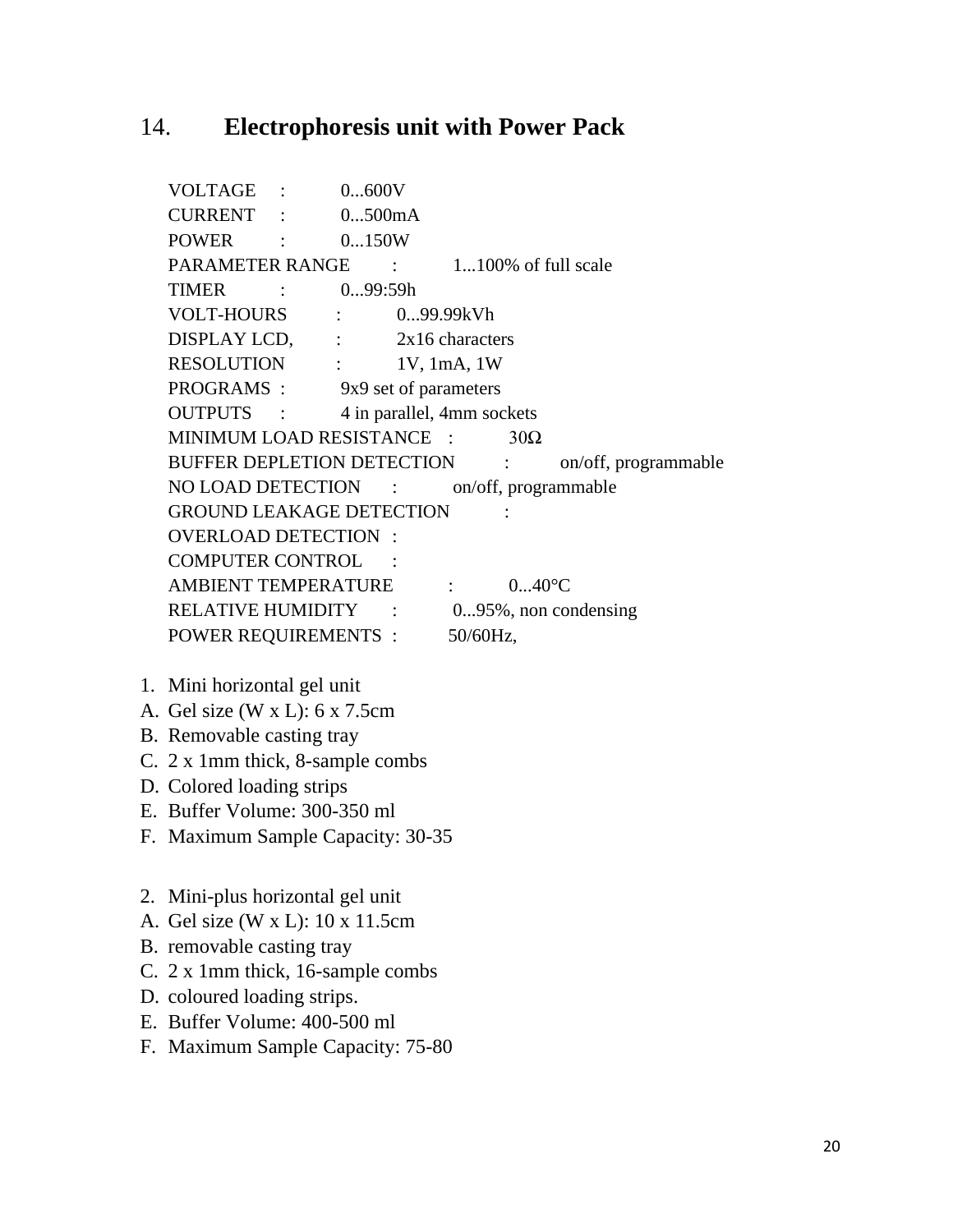# **15. Muffle furnace**

**Furnace construction:** (i) Double shell steel case with cooling fan to keep outside case cool (ii) High purity alumina fiber insulation for max. energy saving **Heating element:** The chamber section should be heated by six to eight Super Kanthal Molybdenum disilicide heating elements. Minimum dimension:  $L \times W \times H$ ::  $9 \times 9 \times 18$ **Std. Working Temperature:** 1600° C (continuous)

**Max Working Temperature:** 1700° C (< 3 hours)

**Temperature Control:** The temperature controller should be a PID automatic control power control and programmable with necessary safety features.

**Heating Rate** The furnace should be of fast heating type with the maximum attainable temperature should reach as a ramp function in less than one hour.

**Temperature Accuracy :** +/- 1.0 ºC

**Thermocouple :** Pt. Pt. Rh. Thyristor controller will be provided along with the

Furnace to measure the temperature with recrystalized alumina sheath & connecting holder complete set.

**Cooling Fan/ Air Circulation:** Attached with Furnace, Provided inside the control unit to Protect Costly component

**Max. Power** Up to 8 KW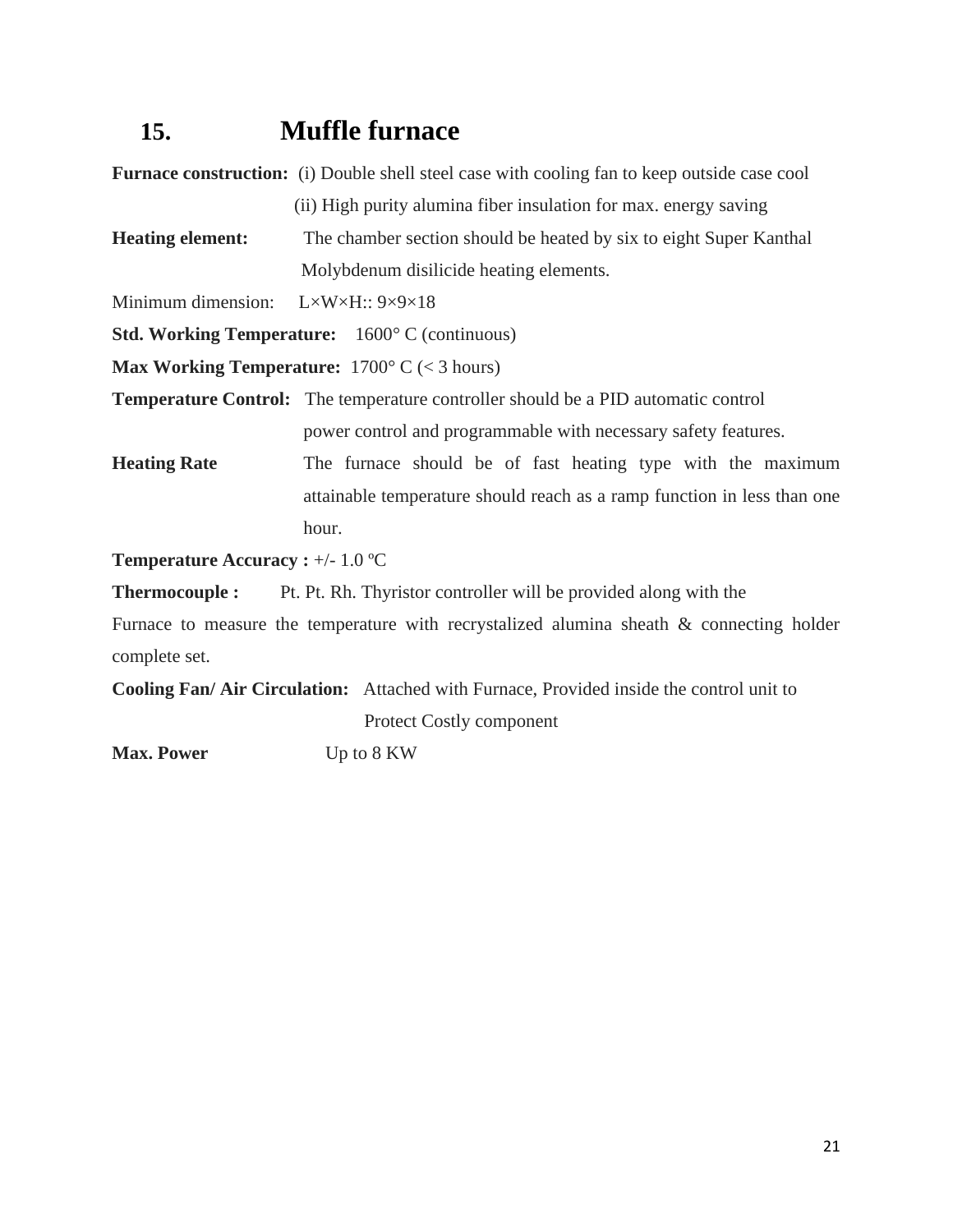## **16 Hot Air Oven**

#### **Hot Air Oven**

- Should have Chamber capacity of 90-250 ltrs.
- It should have interior & exterior construction of SS 304
- Should be provided with air ventilation and air circulating fan.
- It should option for auto cut off when door opens during operation.
- It should have fitted with stainless steel vertical channels for height adjustment of trays.
- It should have Digital PID temperature controller with PT100 sensor for precise monitoring & control
- Controller should be Equipped with timer (timer bypass option should be available), auto tuning and alarms.
- Controller should have LED/LCD display.
- Oven Temperature range: ambient  $+10^{\circ}$ C to 250 $^{\circ}$ C
- Control accuracy  $\pm 1.0$ °C
- It should have independent over temperature safety protection and should be user settable.
- It should have over current protection.
- Oven should be CE or equivalent Indian standard certified.
- Supply Voltage: 230 V AC, 50 HZ, Single phase.
- Local Service Setup for prompt and efficient post sales support.
- Should have RS 485 port for communication.
- ❖ Dimension : 600×600×600 mm. (24×24×24 inch)

#### ❖ **Installation and Documents and certification:**

- Installation should be done by the supplier's certified person.
- To be supplied certificate of compliance for each modules
- To be supplied IQ/OQ Documents.

#### ❖ T**raining:**

• To be provided as required by the supplier's certified person at our site.

#### ❖ **Available size/Area for the subject equipment :**

• Sufficient area for the instrument is available in the quality control area.

#### ❖ **Discussing/Review/Comments:**

• The user requirement specification is prepared for communicating the user expectation from the subject equipment manufacturer/supplier with respect to the subject equipment. The requirements specified are the basic requirements based on the available information for the process, operation and GMP requirements. The vendor is encouraged to quote for the latest product with quality, process control, safety etc.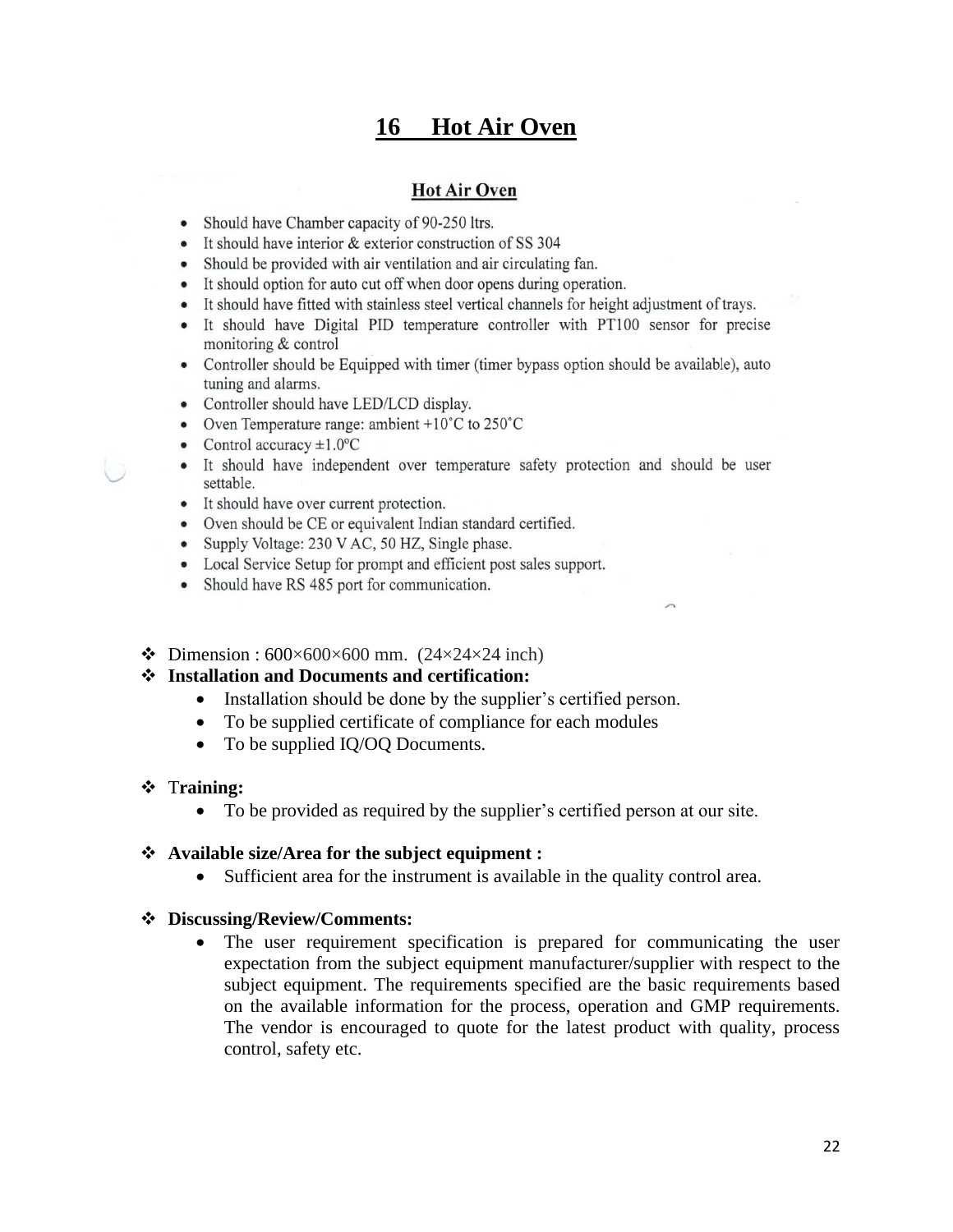### **17. Incubator-cum-Shaker**

Construction: These are very sturdy double walled units with outer chamber is made of mild steel & inner chamber is made of high grade stainless steel sheet-304. The 3" gap between each walls, is filled with high-grade glass wool or PUF insulation for minimum thermal loss. Perfect System: The heaters are placed between the first and the second wall of the orbital shaker, which avoids the direct contact of heaters from the third (Stainless Steel inside chamber) walls. The heat to the inside chamber is given indirectly through forced air circulation, provided by the heavy-duty blower placed between the walls of the incubator. This system helps to control the temperature with higher sensitivity  $(+/- 0.5$  or less). Temperature Range: Temperature Range: 5oC above ambient to 70oC.

Shaking speed: 250 RPM. Platform Size: 450mm x 450 mm. The shaking platform should be designed to accommodate 250ml to 500ml flasks.

### SPECIAL FEATURE:

- 1. Safety interlock for alarm on high temperature to avoid any mistake.
- 2. Alarm for timer function for work time completion.
- 3. Digital shaking speed indicator.

4. Shaking platform easy speed regulation option for lower value upto  $20 + 5$ RPM.

- 5. Easy door closing and locking.
- 6. Easy control panel access for effective maintenance.
- 7. Door open alarm and indicator
- 8. Compressor running indicator for easy equipment function monitoring.
- 9. LCD Display with new PID based Nano technology feature.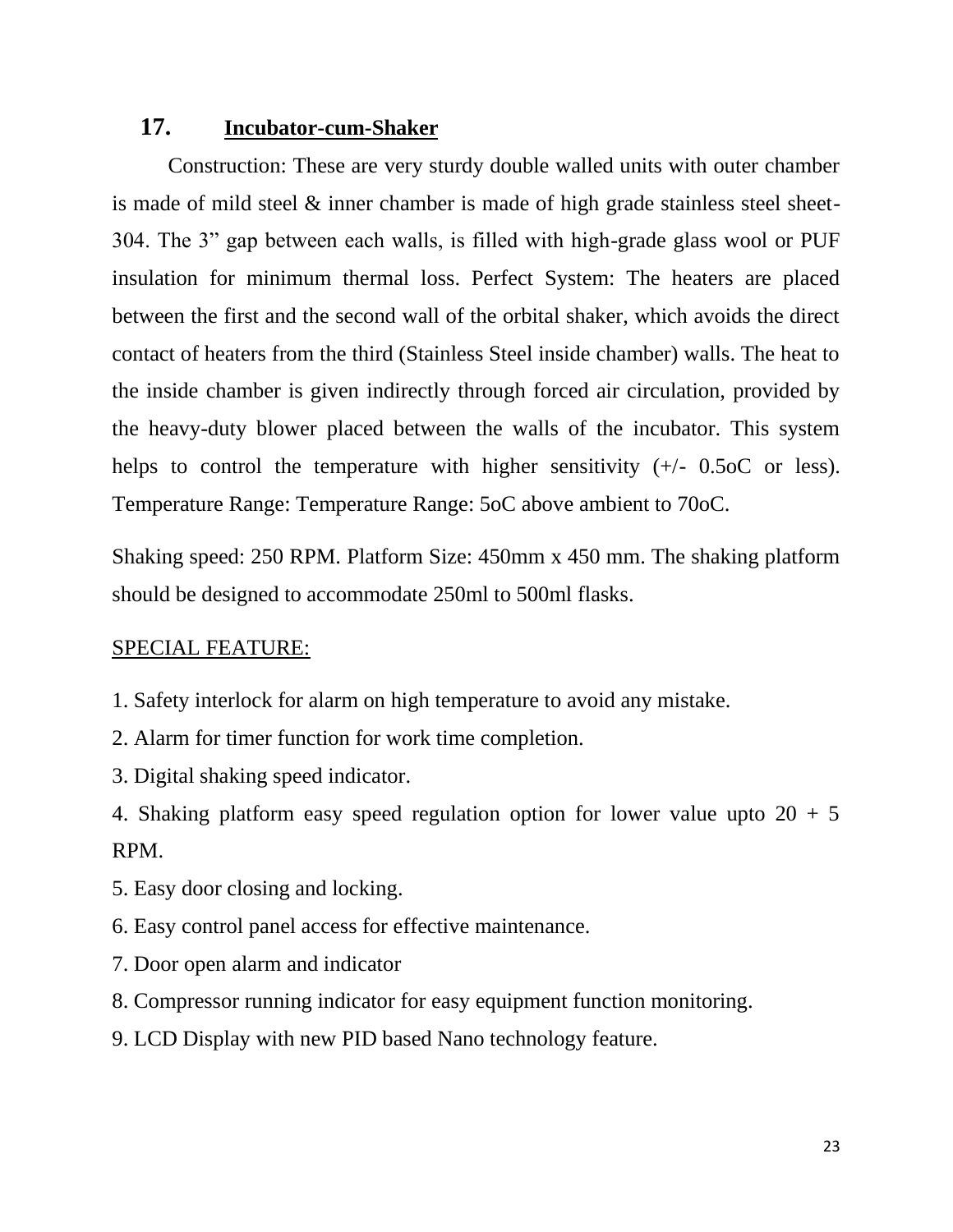# **18. Karl Fischer Titrator**

01. **Purpose :** To analyze water content in percentage/ppm level of the drug substance, API, Bulk Drug as per IP/USP/BP/EP monograph .

### 02. **Specific Requirement:**

- 8 Advanced Microprocessor based system with easy interchangeable burette assemblies
- 9 Imported Burette assemblies with Auto recognition thru advance sensor technology & Burette validation factor for dispensing correction.
- 10 Software should be in dialog mode, Alpha-numeric entries of Sample Name, Titrant Name, Identification No. & Date for report printout.
- 11 50 method storage capacity with 2 tier password **(Admin & User)** protection facility
- 12 Four standardized modes of operation such as :
	- \* Neutralization \* Concentration
	- \* Percentage \* PPM
- 13 **Serial port for balance**, parallel port for printer & **RS232 port for PC**  connectivity.
- 14 **Automatic Monitoring of moisture leaks** with on line as well as offline Correction Facility.

This should help in keeping the instrument always ready for next analysis.

### 8 **Results should be in mg/mi, %, ppm, mg/g etc. Complete result data storage for last 10**

 **analysis.**

- 9 Report Formats such as; **(compliance to GLP norms)** 
	- a) Parameters and Result.
	- b) Program parameters.
	- **c) Condensed report of titration parameter and result.**
	- **d) Statistics report for last 10 run results i.e. Mean, Standard Deviation (S.D), Relative Standard Deviation (RSD) & Coefficient of Variance (CV).**

### 10 **In-built –Standardization procedures for Water / Sodium Tartrate**; **compliant to USP 23/921.**

11 User selectable polarizing current range helps to use various grades of solvents.

- 12 Micro controller based Magnetic Stirrer with digital speed settings.
- 13 Option of Auto drain and filling accessory should be available.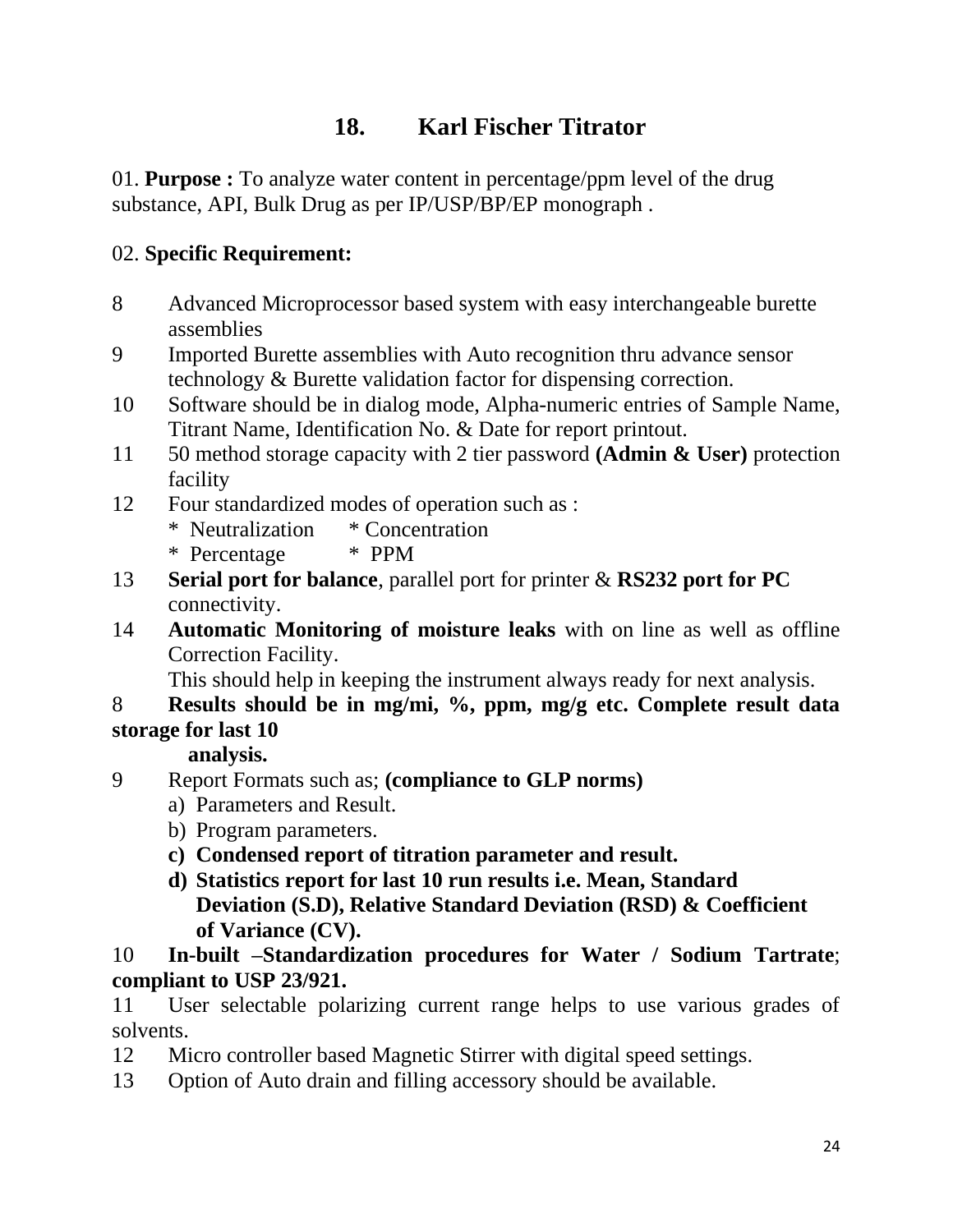14 Error indication for wrong value / parameter entry, improper connection of electrode, printer, balance, PC etc.

### **System Should Have following Specifications:**

- **1. mV Range: +/- 3200 mV, Accuracy : +/- 1mV**
- **2. Measuring Range: 10 µg to 500 mg. (20ppm to 100%)**
- **3. Burette Resolution: 1/ 10000 for 10 ml.**
- **4. End point Detection: Voltametric.**
- **5. Sensor: Dual pin platinum electrode.**
- **6. Polarizing Current : 1uA – 80uA in 8 steps.**

### 03. **Installation and Documents and certification:**

\* Installation should be done by the supplier's certified person.

- \* To be supplied certificate of compliance for each modules
- \* To be supplied IQ/OQ Documents.

### 04. T**raining:**

\* To be provided by the supplier's certified person at our site.

### 05. **Available size/Area for the subject equipment :**

\* Sufficient area for the instrument is available in the quality control area.

### 06. **Discussing/Review/Comments:**

\* The user requirement specification is prepared for communicating the user expectation from the subject equipment manufacturer/supplier with respect to the subject equipment. The requirements specified are the basic requirements based on the available information for the process, operation and GMP requirements. The vendor is encouraged to quote for the latest product with quality, process control, safety etc. Final techno-commercial offers/quotation and /or any kind of queries should be directed to the following.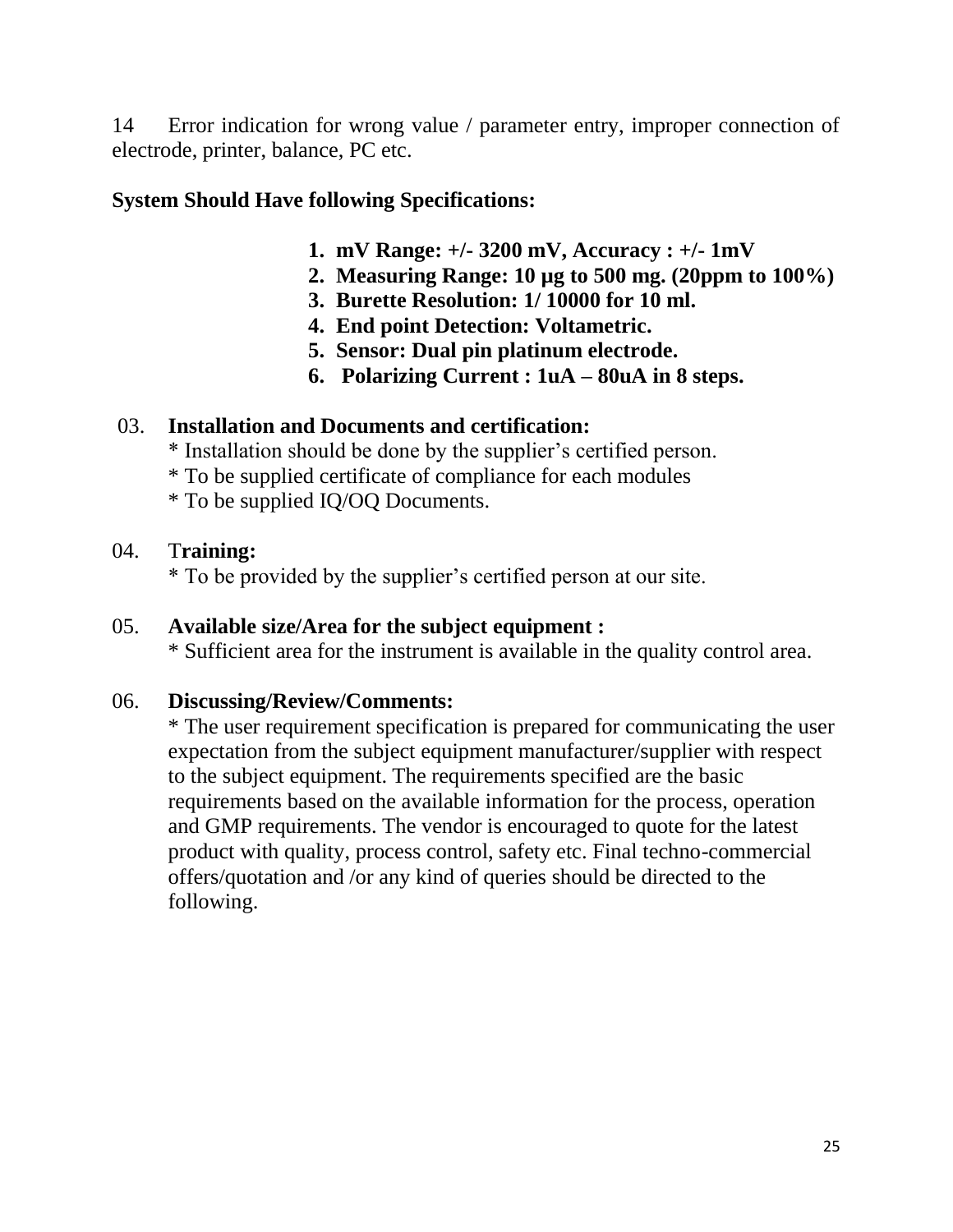# **19. Magnetic stirrer with Hot plate**

## **Features**

- Digital temperature control with max. Temperature up to 280 °C
- Digital speed control with max. Speed up to 1500rpm

• Stainless steel work plate with ceramic coating provides good chemical resistant performance

• External temperature control is possible by connecting the temperature sensor (PT1000) with an accuracy at  $\pm 0.5^{\circ}$ C

• LED display shows temperature and speed

• The "HOT" warning will flash when the work plate temperature is above 50°C even if the hotplate is turned off.

## **Specifications –**

Work plate Dimension- φ135mm (5 inch) Work plate material -stainless steel cover with ceramic Motor type- Brushless DC motor Motor rating input- 5W (Not less than) Motor rating output- 3W (Not less than) Power -515W Heating output- 500W Voltage- 100-120/200-240V 50/60Hz Stirring positions -1 Max. stirring quantity- 3L Max. magnetic bar[length]- 50mm Speed range- 200-1500rpm Speed display- LED Temperature display -LED Speed display resolution- ±1rpm Heating temperature range- Room temp.-280, increment 1°C Control accuracy of work plate-  $\pm 1^{\circ}C(<100^{\circ}C) \pm 1\%$  (>100°C) Overheating protection - 320°C Temperature display accuracy -  $\pm 1$ <sup>o</sup>C External temperature sensor - PT1000 (accuracy  $\pm 0.5^{\circ}$ C) "Hot" warning - 50°C Protection class - IP21 Dimension[WxDxH] -150×260×100mm Weight – approx  $1.8kg$ Permissible ambient temperature and humidity - 5-40°C, 80%RH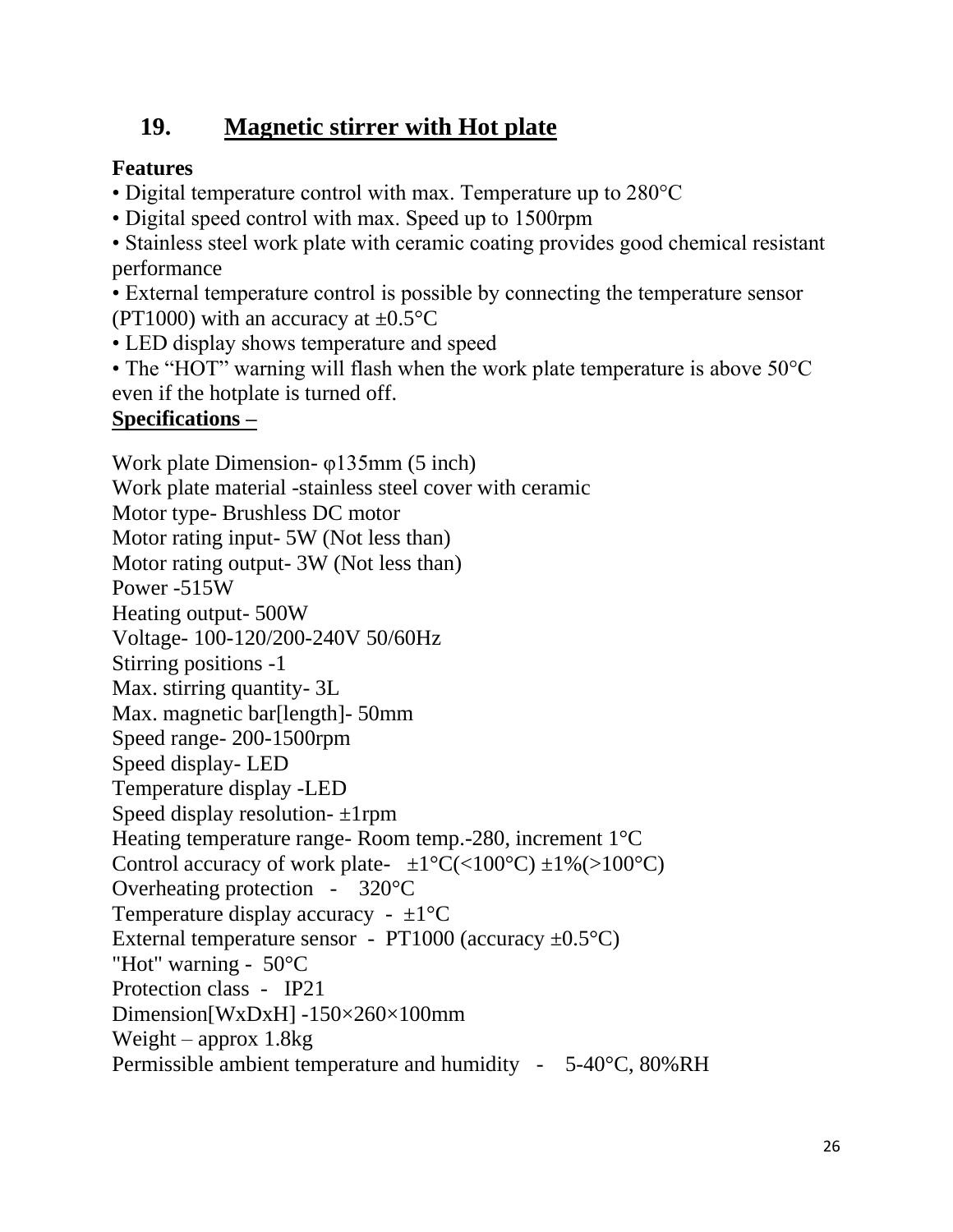### **20. PCR Thermal Cycler (Gradient)**

- 1. Gradient Thermal Cycler with peltier heating and cooling based system. Power Supply: 220 -230 volt, 50–60 Hz.
- 2. Should have 48x2 blocks for 0.2ml/0.5ml tubes, which can be independently controllable for both the blocks.
- 3. Should have a maximum ramp rate of 5 0C /second and average ramp rate of 3 0C /sec or more.
- 4. Should have adjustable heating option of the lid for each block
- 5. Should have a temperature range of 0-100 0C with accuracy of  $\pm$  0.2 0C and uniformity of  $\pm$  0.4 0C in each well with a gradient range between 30-100 0C.
- 6. Should have a LCD display and have USB ports with a memory of not less than 500 programs.
- 7. Should be programmable, power-saving auto standby option when instrument is idle
- 8. Machine should be FDA / IVD / IEC / UN or UL and IEC certified.
- 9. Should be supplied with suitable online UPS with minimum one hour power back-up.
- 10. Equipment will be selected only after proper demonstration at AIIMS Bhopal.
- 11. **3 years on-site warranty and CMC for subsequent 2 years warranty.**
- 12. Free upgradation of software, if applicable.
- 13. Instrument shall be supplied with all the accessories required to function.

#### ❖ **Installation and Documents and certification:**

- Installation should be done by the supplier's certified person.
- To be supplied certificate of compliance for each modules
- To be supplied IQ/OQ Documents.

#### ❖ T**raining:**

• To be provided by the supplier's certified person at our site.

#### ❖ **Available size/Area for the subject equipment :**

• Sufficient area for the instrument is available in the quality control area.

#### ❖ **Discussing/Review/Comments:**

• The user requirement specification is prepared for communicating the user expectation from the subject equipment manufacturer/supplier with respect to the subject equipment. The requirements specified are the basic requirements based on the available information for the process, operation and GMP requirements. The vendor is encouraged to quote for the latest product with quality, process control, safety etc.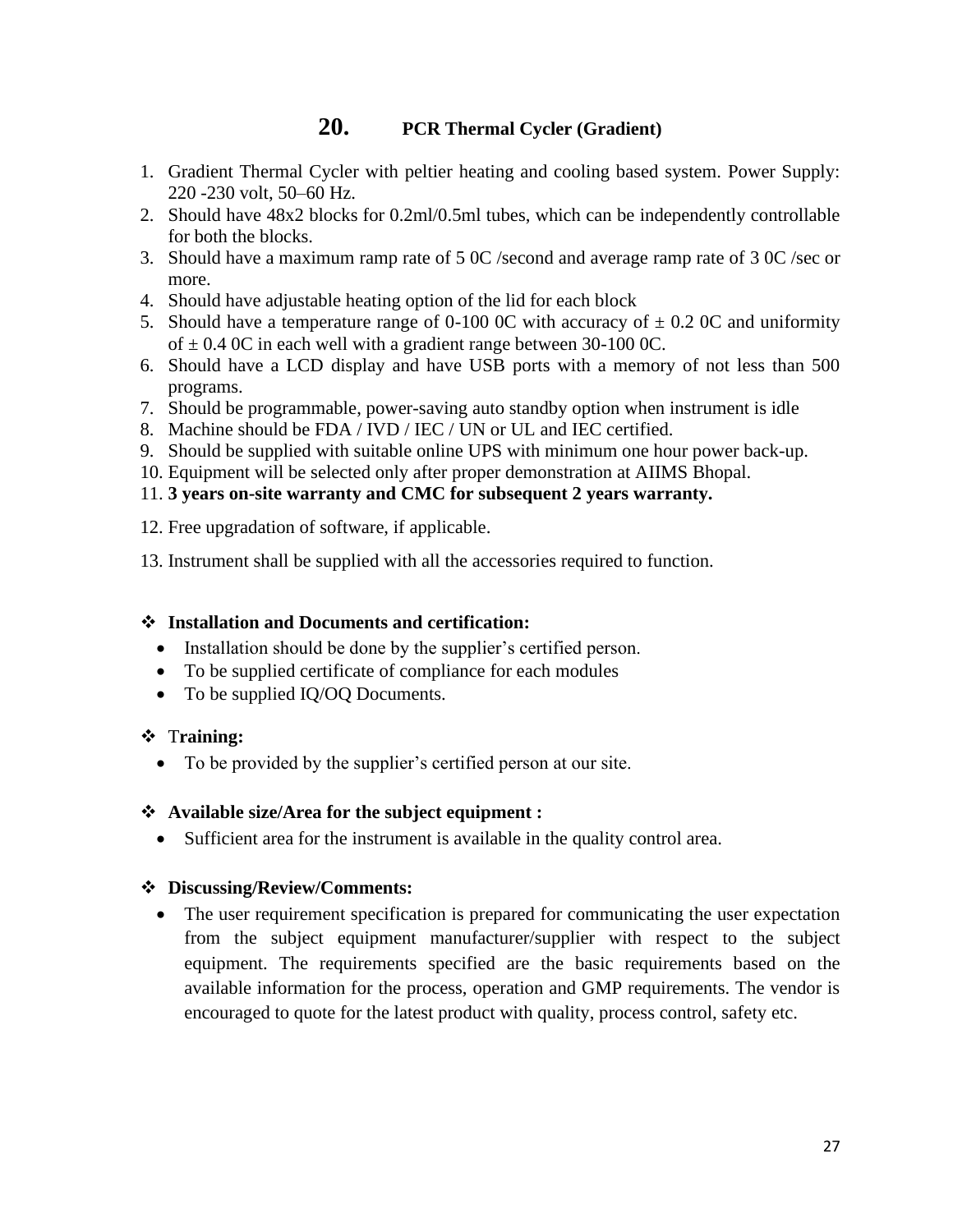# **21. pH Meter**

01. **Purpose :** To analyze pH range of any aqueous solution & conductivity of various liquid samples as per

USP/EP/IP/BP monographs.

### 02. **Specific Requirement:**

pH Meter should have following specifications:

- **1.** PH Range: -2.00 to 19.999.
- **2.** Accuracy: 0.002 PH
- **3.** MV Range: 0 to 1999.9 mv
- **4.** Resolution : 0.1mv.
- **5.** Slope Range : 80 to 120 %.

It should have following features;

- **1.** Three point/Five Point Calibration (User entered Buffer Values) with auto buffer recognition facility with password protection
- **2.** It should be advance micro controller based user friendly system with reading storage of 40 or more pH/mV readings
- **3.** Automatic and manual temperature compensation facility.
- **4.** Provision for Alpha- numeric entries of Sample name, Identification Number, customers name on report printouts.
- **5.** Reading resolution selection i.e. 0.1 or 0.01 or 0.001 pH
- **6.** Instrument should have printer & PC connectivity.
- **7.** System should have date & time locking facility by password.
- **8.** System should have at-least one level password provision.

It should also be capable of measuring pH of semi-solid samples by using Flat Surface Probe / Electrode and provided along with equipment. Also determination of pH of small volume (i.e. 500ul) sample should be possible.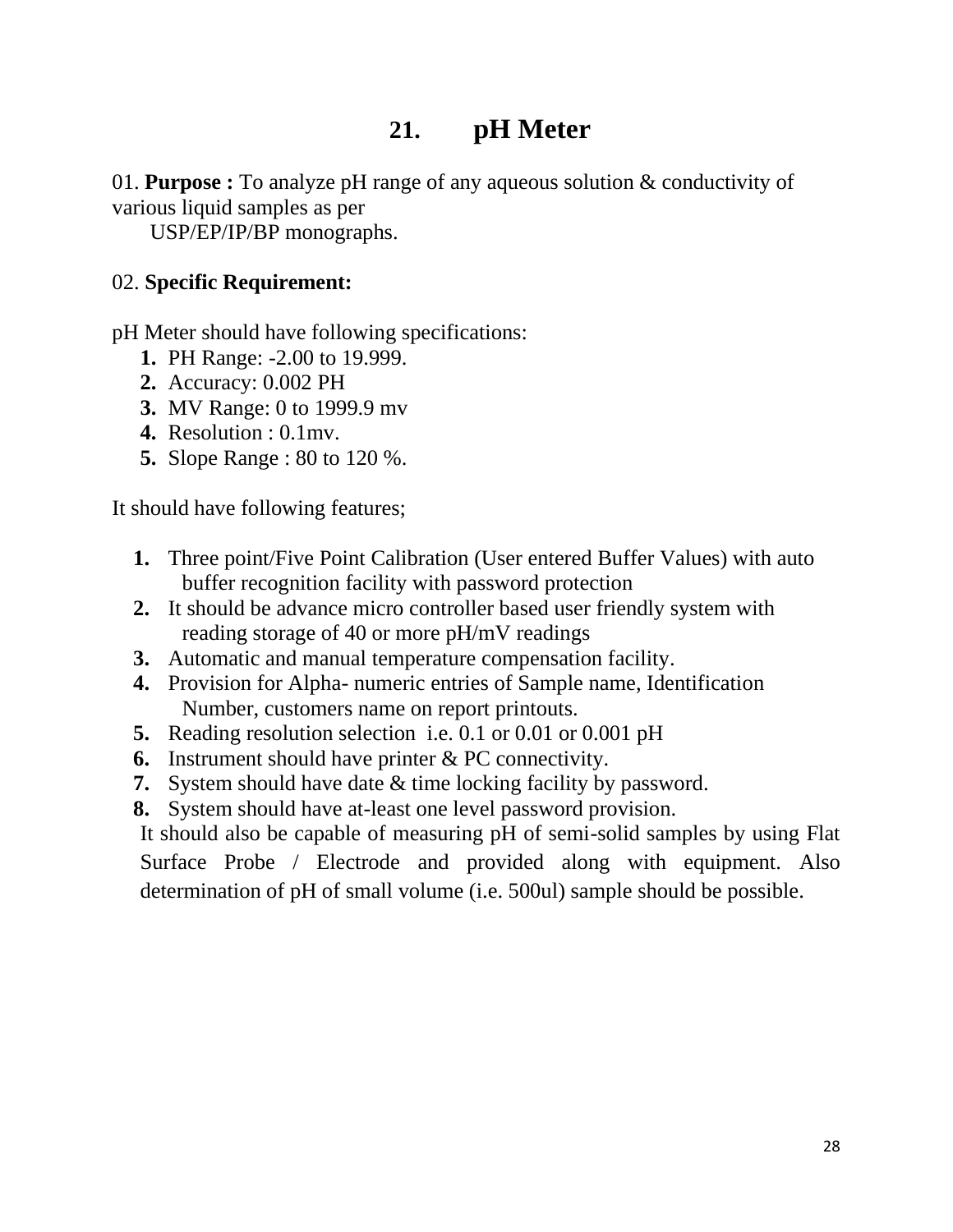# **22. Tablet Hardness Tester**

01. **Purpose :** To analyze Tablet Hardness & Physical dimensions as IP/USP/BP/EP monograph .

#### 02. **Specific Requirement:**

- 1. System should have Automatic measurement of tablet parameters- Length/Diameter & Hardness. It should have provision for external balance connectivity.
- 2. It should have easy alignment of all shaped tablets for perfect measurement (i.e.round, oval, oblong shape tablets etc.)
- 3. Should work for a Test sample up to 40.0mm diameter or length. Should have optional provision up to 60mm.
- 4. Measuring range of Hardness should be 2 500 N (Optional up to 600N) with Accuracy +/- 1N
- 5. Measuring range of Diameter : 0.10 to 40.00mm with Accuracy +/- 0.06mm. Optional provision for extending length measurement up to 60mm
- 6. Should have User selectable measurement units like mm & inch for diameter, for Hardness units like N (Newton's) / Kp (Kilo Ponds) / Sc (Strong Cobb) / Pound & for Weight - mg or gm.
- 7. System should have alpha-numeric Keypad for easy entry of Test Parameters, Product name, Batch no., Process stage, Compression / Press No., etc.
- 8. Built-in Calibration menu with GLP print out. For Hardness 3 point Load cell as per USP. For Diameter & Thickness - 3 point with standard gauges.
- 9. Method Storage : up to 99 Programs with all parameters.
- 10. System should be able to performed testing continuously for up to 99 tablets.
- 11. It should give complete GLP compliant report with all details of Tablet batch, including complete statistic of all measurements.

#### 03. **Installation and Documents and certification:**

- \* Installation should be done by the supplier's certified person.
- \* To be supplied certificate of compliance for each modules
- \* To be supplied IQ/OQ Documents.

#### 04. T**raining:**

\* To be provided as required by the supplier's certified person at our site.

#### 05. **Available size/Area for the subject equipment :**

\* Sufficient area for the instrument is available in the quality control area.

#### 06. **Discussing/Review/Comments:**

\* The user requirement specification is prepared for communicating the user expectation from the subject equipment manufacturer/supplier with respect to the subject equipment. The requirements specified are the basic requirements based on the available information for the process, operation and GMP requirements. The vendor is encouraged to quote for the latest product with quality, process control, safety etc. Final techno-commercial offers/quotation and /or any kind of queries should be directed to the following.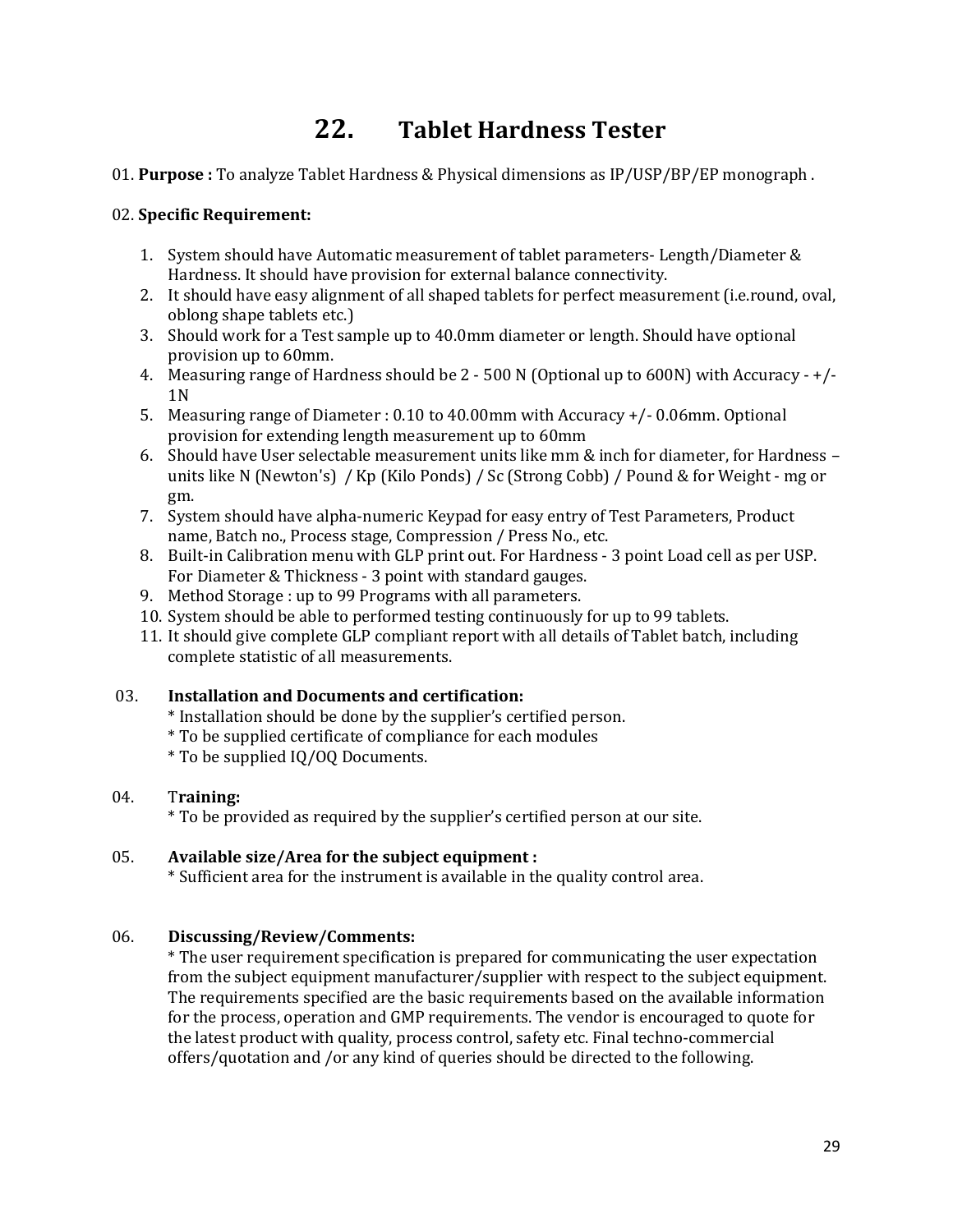# **23. VISCOMETER**

#### **Instrument should with features –**

*No calculations required:*

- Direct reading of viscosity in cP or mPa.s *Displayed Info:*
	- o Viscosity (cP or mPa•s)
	- o % Torque
	- o Speed/Spindle *Easy-to-Use:*
	- o Flip a switch
	- o Turn a knob *Spindle/Speed* selection *Flip to "Speed"*
	- o Turn the knob
	- o Choose RPM *Flip to "Spindle"*
	- o Turn the knob
	- o Choose spindle *Auto Range* push for determining full scale range (FSR) viscosity *18 Speeds* for complete range capability *Accuracy*: 1.0% of range *Repeatability*: 0.2% **WITH** Viscosity range cp (mPa.s) minimum required is 100 & maximum 13M, RPM .3-100 and number of
	- o increments must be 18.

#### ❖ **Installation and Documents and certification:**

- Installation should be done by the supplier's certified person.
- To be supplied certificate of compliance for each modules
- To be supplied IQ/OQ Documents.

#### ❖ T**raining:**

• To be provided as required by the supplier's certified person at our site.

#### ❖ **Available size/Area for the subject equipment :**

• Sufficient area for the instrument is available in the quality control area.

#### ❖ **Discussing/Review/Comments:**

• The user requirement specification is prepared for communicating the user expectation from the subject equipment manufacturer/supplier with respect to the subject equipment. The requirements specified are the basic requirements based on the available information for the process, operation and GMP requirements. The vendor is encouraged to quote for the latest product with quality, process control, safety etc.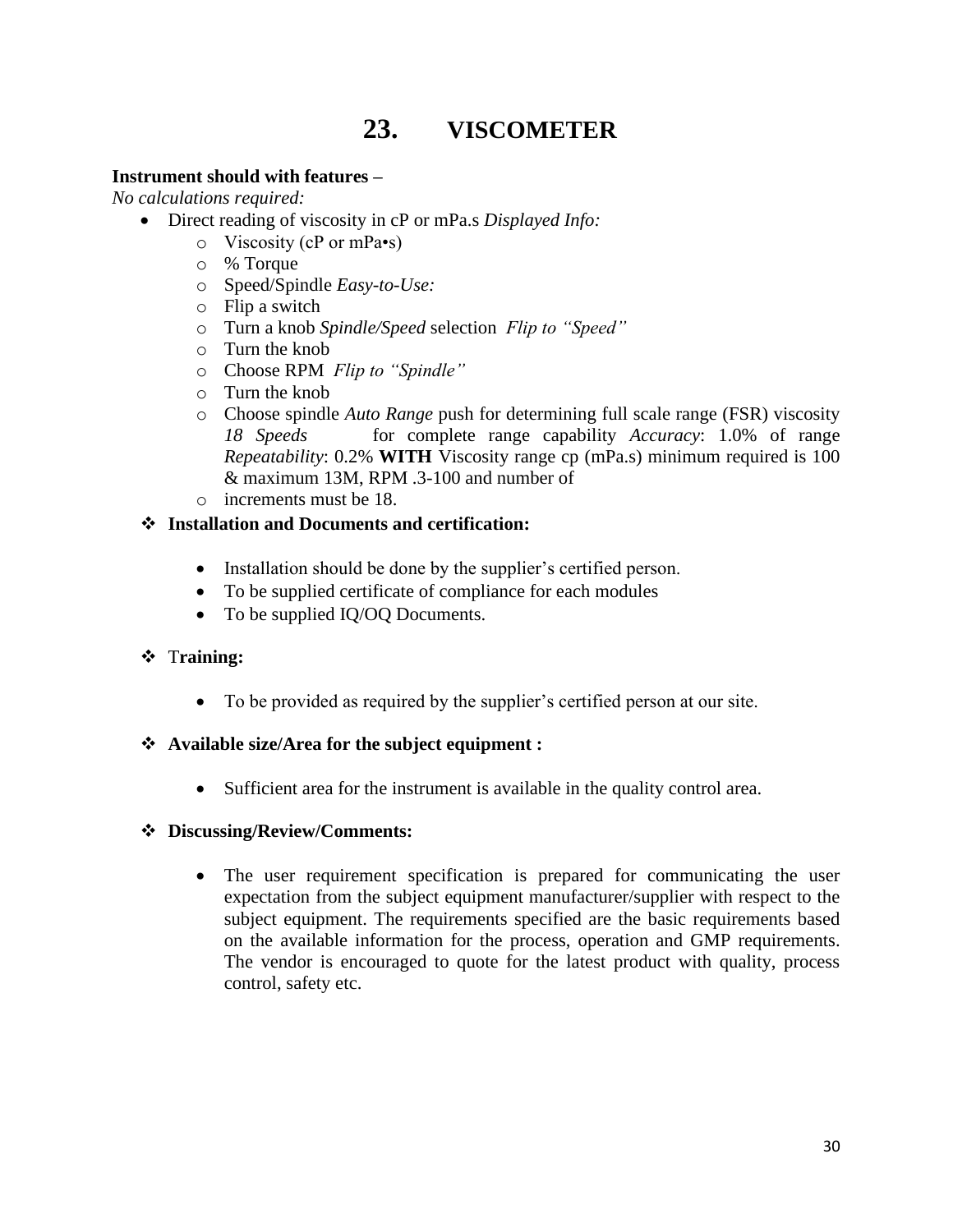| 24. | <b>Vortex Shaker</b> |
|-----|----------------------|
|-----|----------------------|

| <b>S.No.</b> | <b>Specifications</b>                                                      |
|--------------|----------------------------------------------------------------------------|
|              |                                                                            |
| 1.           | Should have heavy metal base and rubber feet to prevent movement of shaker |
|              | during use                                                                 |
| 2.           | Should have choice of continuous and touch mode                            |
| <b>3.</b>    | Variable Speed Control, maximum speed 3000 rpm                             |
| 4.           | Should have a hand insert, microtube insert and cup attachment             |

#### ❖ Material: Plastic or Silicone

#### ❖ **Installation and Documents and certification:**

- Installation should be done by the supplier's certified person.
- To be supplied certificate of compliance for each modules
- To be supplied IQ/OQ Documents.

#### ❖ T**raining:**

• To be provided as required by the supplier's certified person at our site.

#### ❖ **Available size/Area for the subject equipment :**

• Sufficient area for the instrument is available in the quality control area.

#### ❖ **Discussing/Review/Comments:**

• The user requirement specification is prepared for communicating the user expectation from the subject equipment manufacturer/supplier with respect to the subject equipment. The requirements specified are the basic requirements based on the available information for the process, operation and GMP requirements. The vendor is encouraged to quote for the latest product with quality, process control, safety etc.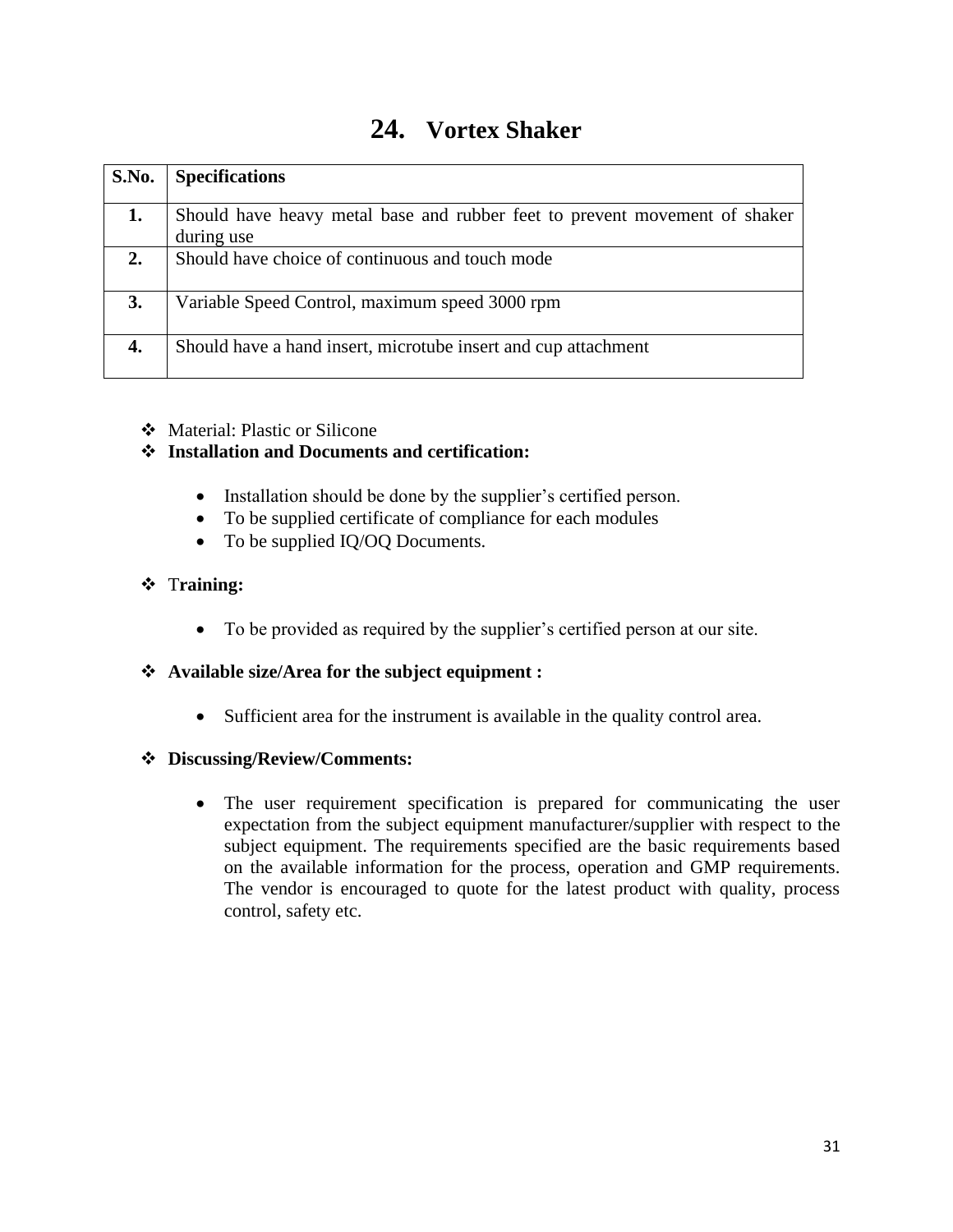### **25. Water Bath**

Temperature Control Temperature Sensitivity ±0.5°C or better Spatial Deviation In Temperature  $\pm 0.5^{\circ}$ C or better Readability 0.1°C Temperature Range 5°C above ambient to 90°C.Temperature Sensor PT-100 Temperature Controller PID Display LED/LCD Adjustable alarm limits Optional Safety thermostats Temperature Sensors PT-100 Automatic temperature setting Yes Adjustable limits Yes Accessories Timer (999 mins) optional Program (Real Time) optional Data Acquisition Program optional Serial Port (Printer) RS232 optional Inspection window in door optional Printer Report Program optional 2 x 24 characters LCD Display optional Access Port 30 mm optional Internal Dimensions 350 x 250 x 150 mm, No. of Rows 2, No. of Holes 6 Power Consumption Nominal Power 500 - 650W Nominal Voltage 220-230 Volts, 50 Hz Single Phase Frequency 50 Hz

#### **SPECIAL FEATURE:**

- 1. Safety interlock on high temperature.
- 2. Alarm for timer function for work time completion.
- 3. Easy closing and lid.
- 4. Flask holder SS 304 tray inside the water bath
- 5. Easy control panel access for effective maintenance.
- 6. Low water safety